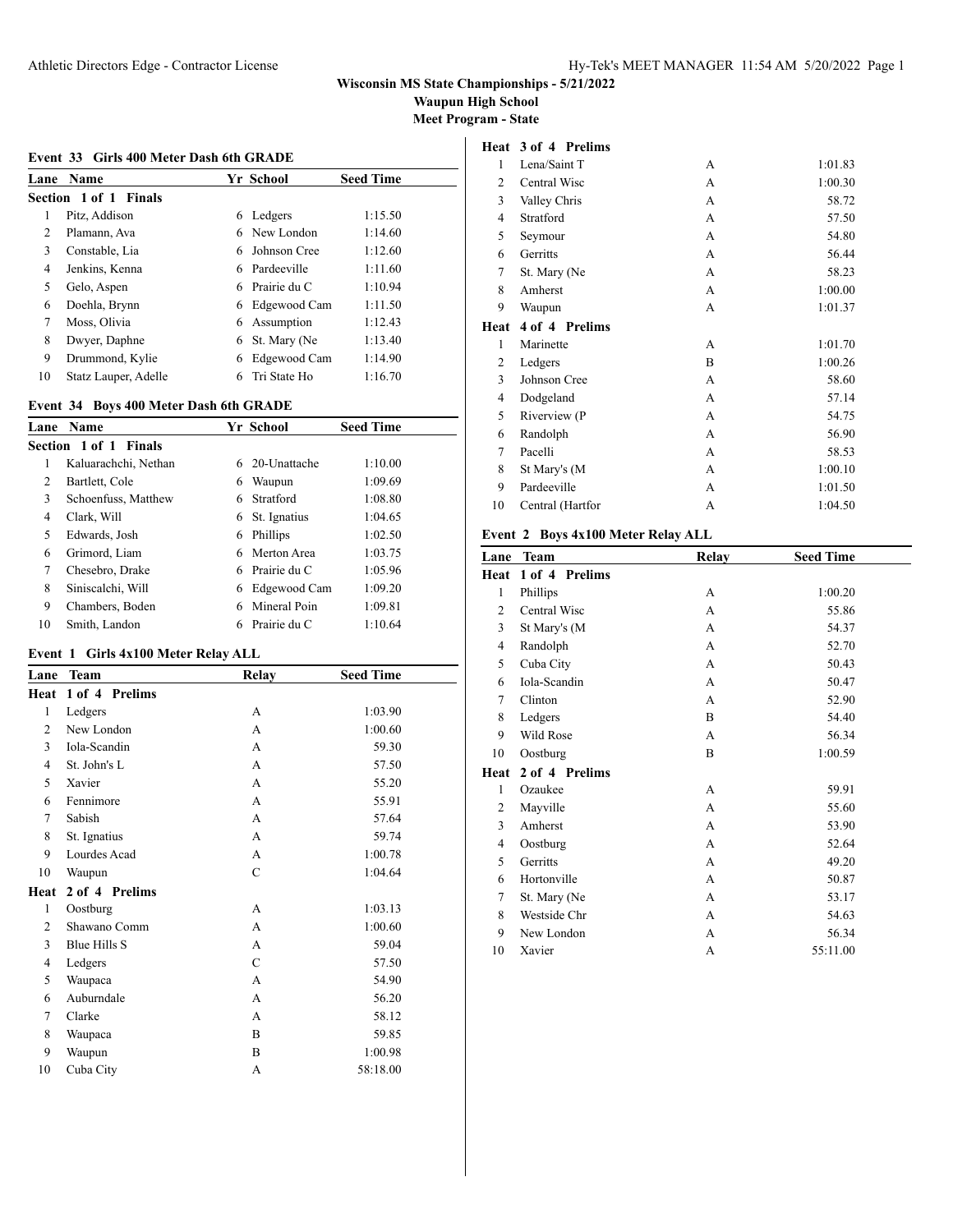### **Waupun High School**

**Meet Program - State**

**Heat 4 of 5 Prelims**

|  | Heat 3 of 4 Prelims(Event 2 Boys 4x100 Meter Relay ALL) |  |
|--|---------------------------------------------------------|--|
|  |                                                         |  |

| $\mathbf{1}$   | Ledgers        | А | 57.97 |
|----------------|----------------|---|-------|
| 2              | St. Ignatius   | А | 55.51 |
| 3              | Manawa         | A | 53.88 |
| 4              | Gerritts       | B | 52.20 |
| 5              | Stratford      | A | 49.07 |
| 6              | Winneconne     | A | 51.07 |
| 7              | Coleman        | A | 53.32 |
| 8              | Waupun         | A | 54.88 |
| 9              | Home School    | А | 56.68 |
| 10             | Cuba City      | B | NT    |
|                |                |   |       |
| Heat           | 4 of 4 Prelims |   |       |
| 1              | Pardeeville    | A | 57.80 |
| $\overline{c}$ | Laconia        | A | 55.27 |
| 3              | Sabish         | A | 53.74 |
| 4              | Clarke         | A | 51.31 |
| 5              | River View (   | A | 48.33 |
| 6              | Lourdes Acad   | A | 51.10 |
| 7              | Waupaca        | A | 53.60 |
| 8              | Winneconne     | B | 54.97 |
| 9              | Honor          | A | 56.90 |

#### **Event 3 Girls 100 Meter Hurdles ALL**

| Lane           | Name                |        | Yr School        | <b>Seed Time</b> |
|----------------|---------------------|--------|------------------|------------------|
| Heat           | 1 of 5 Prelims      |        |                  |                  |
| $\mathbf{1}$   | Schneider, Elle     | 8      | Prairie du C     | 19.77            |
| 2              | Rettler, Amber      | 6      | Central (Hartfor | 19.45            |
| 3              | Norville, Lucy      | 7      | St. Mary (Ne     | 19.30            |
| 4              | Tesch, Emma         | 8      | Gerritts         | 18.50            |
| 5              | Poggmann, Carly     | 8      | Gerritts         | 17.60            |
| 6              | Vanden Heuvel, Anna | $\tau$ | St. John's L     | 17.80            |
| 7              | Elmhorst, Abby      | 8.     | Manawa           | 18.57            |
| 8              | Gustafson, Lauren   | 8      | Cuba City        | 19.37            |
| 9              | Swenson, Bree       | 7      | Mineral Poin     | 19.77            |
| Heat           | 2 of 5 Prelims      |        |                  |                  |
| 2              | Zemple, Alyssa      | 7      | Manawa           | 19.76            |
| 3              | Hietpas, Ashley     | 7      | Unattached       | 19.27            |
| $\overline{4}$ | Wos, Ellyson        | 8      | Unattached       | 18.44            |
| 5              | Hafner, Hailey      | 7      | St. John's L     | 17.60            |
| 6              | Davel, Ellie        | 6      | St. Mary (Ne     | 17.80            |
| 7              | Hackl, Grace        | 8      | Xavier           | 18.62            |
| 8              | Getz, Merian        | 7      | Valley Chris     | 19.40            |
| 9              | Kling, Taylor       | 8      | Waupaca          | 19.80            |
| Heat           | 3 of 5 Prelims      |        |                  |                  |
| 2              | Winchester, Allie   | 6      | Lourdes Acad     | 19.70            |
| 3              | Davis, Capri        | 6      | Lake Mills       | 19.20            |
| 4              | Mosienska, Zuzanna  | 8      | Little Chute     | 18.30            |
| 5              | Marek, Sydney       | 8      | Merton Area      | 17.21            |
| 6              | Pfarr, Eliza        | 8      | Home School      | 17.90            |
| 7              | Wierzba, Alexis     | 7      | Amherst          | 18.64            |
| 8              | Bindl, Mya          | 6      | Edgewood Cam     | 19.40            |
| 9              | Havlik, Karsyn      | 8      | Lourdes Acad     | 19.90            |

| 1              | Kressner, Veronica    | 7 | Lake Mills   | 20.25 |
|----------------|-----------------------|---|--------------|-------|
| 2              | Ruis, Lauren          | 8 | Central Wisc | 19.64 |
| 3              | Fischer, Aubrey       | 8 | Riverview (P | 19.20 |
| 4              | Martin, Dawnyel       | 8 | Stratford    | 18.24 |
| 5              | Smith, Ayden          | 8 | Hortonville  | 17.17 |
| 6              | Jannette, Kate        | 8 | Xavier       | 17.90 |
| 7              | Lemmenes, Elaina      |   | Waupun       | 18.73 |
| 9              | Trinkner, Paxtyn      | 6 | St. Mary (Ne | 20.00 |
| Heat           | 5 of 5 Prelims        |   |              |       |
|                |                       |   |              |       |
| 1              | Buck, Julia           | 7 | Stratford    | 20.11 |
| $\overline{c}$ | Ditter, Sienna        | 6 | Sabish       | 19.50 |
| 3              | Grunwald, Natalie     | 7 | Unattached   | 19.10 |
| 4              | Wojahn, Ellie         | 8 | Mayville     | 18.20 |
| 5              | VanderGalien, Lindsay | 8 | Randolph     | 16.80 |
| 6              | Weyenberg, Sydney     | 8 | Gerritts     | 18.07 |
| 7              | Wendt, Grace          | 8 | Honor        | 18.90 |
| 8              | Johnson, Caylin       | 7 | Waupaca      | 19.50 |

### **Event 4 Boys 100 Meter Hurdles ALL**

| Lane | <b>Name</b>          |   | Yr School      | <b>Seed Time</b> |
|------|----------------------|---|----------------|------------------|
| Heat | 1 of 4 Prelims       |   |                |                  |
| 1    | Buck, John           | 8 | Stratford      | 18.70            |
| 2    | Podeszwa, Elliot     | 8 | Amherst        | 18.03            |
| 3    | Lee, Marquarius      | 8 | Clarke         | 17.70            |
| 4    | Ruark, Quin          | 8 | Lourdes Acad   | 17.03            |
| 5    | Pendleton, Spencer   | 8 | Gerritts       | 15.80            |
| 6    | Fouch, Thomas        | 8 | Ledgers        | 16.50            |
| 7    | Plamann, Calen       | 8 | Hortonville    | 17.09            |
| 8    | Kachur, Koltyn       | 7 | Winneconne     | 17.76            |
| 9    | Richards, Liam       | 7 | Oostburg       | 18.20            |
| 10   | Hanson, Spencer      | 8 | New London     | 19.00            |
| Heat | 2 of 4 Prelims       |   |                |                  |
| 1    | Alexander, Romann    | 8 | Sabish         | 18.70            |
| 2    | Bowers, Joey         | 8 | <b>Bartels</b> | 18.00            |
| 3    | Bauer, Evan          | 8 | Mondovi        | 17.60            |
| 4    | Dorow-Wagner, Deegan | 8 | Lena/Saint T   | 16.91            |
| 5    | Rice, Jensen         | 8 | Iola-Scandin   | 15.06            |
| 6    | Peters, Kolton       | 7 | Coleman        | 16.65            |
| 7    | Csida, Lucas         | 7 | Gerritts       | 17.10            |
| 8    | Feilbach, Connor     | 7 | Dodgeland      | 17.80            |
| 9    | Jashinsky, Logan     | 8 | Ledgers        | 18.30            |
| 10   | Weber, Elijah        | 8 | St. Ignatius   | 19.10            |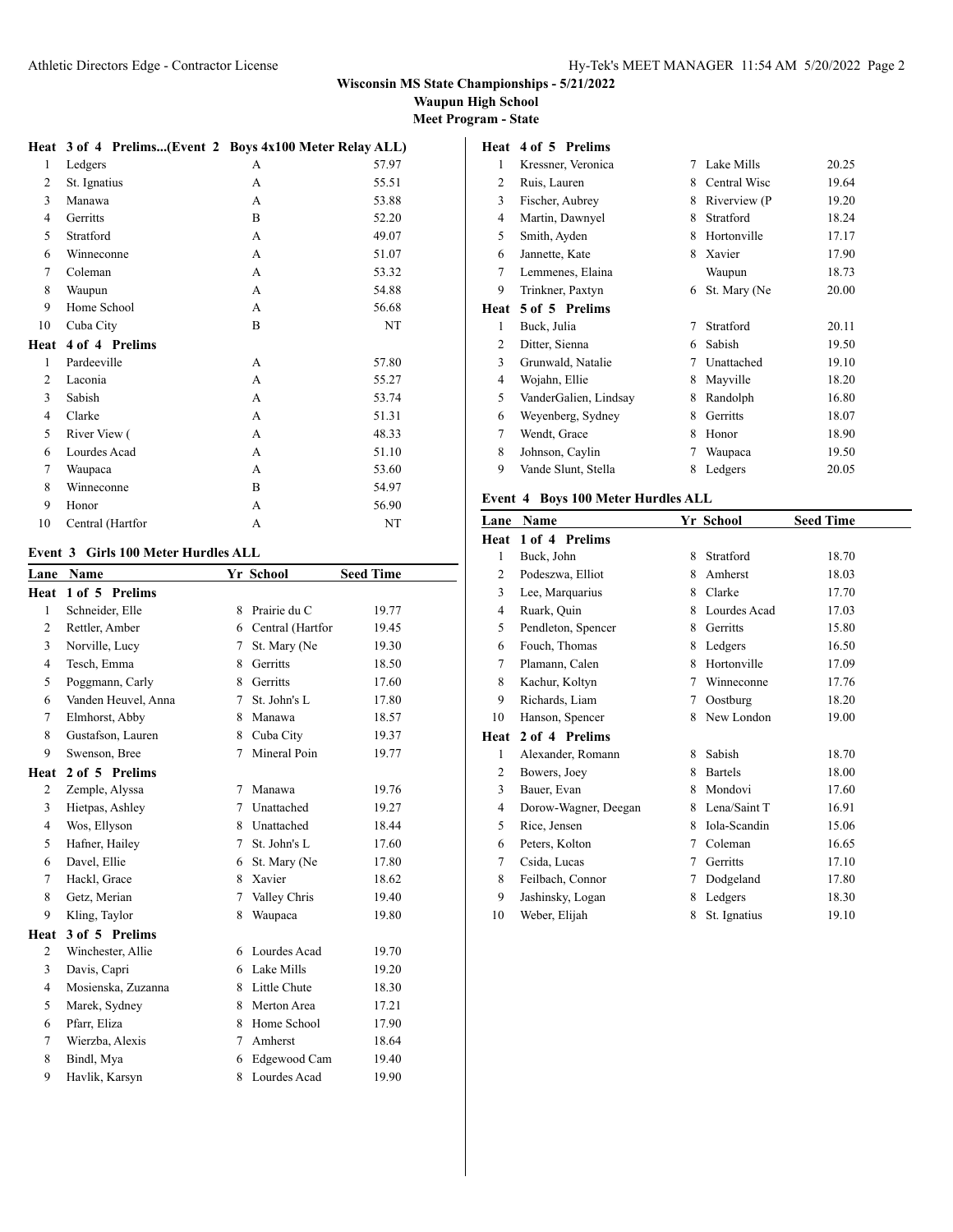### **Waupun High School**

**Meet Program - State**

### **Heat 3 of 4 Prelims...(Event 4 Boys 100 Meter Hurdles ALL)**

| 1    | Shelliam, Kadin       | 8 | Cuba City    | 18.64 |
|------|-----------------------|---|--------------|-------|
| 2    | Lange, James          | 8 | Shawano Comm | 18.00 |
| 3    | Margita, Owen         | 8 | New London   | 17.50 |
| 4    | Tylinski, Fred        | 7 | St Mary's (M | 16.80 |
| 5    | Effa, Cooper          | 8 | St. John's L | 14.99 |
| 6    | Wilkinson, Keagan     | 8 | Hortonville  | 16.70 |
| 7    | Mittelstadt, Emerson  | 8 | Mayville     | 17.40 |
| 8    | Mohorne, Taylor       | 6 | Clarke       | 17.90 |
| 9    | Beckman, Porter       | 7 | Lake Mills   | 18.50 |
| 10   | Ditter, Noah          | 8 | Sabish       | 19.10 |
| Heat | 4 of 4 Prelims        |   |              |       |
| 1    | O'Brien, Ephraim      | 8 | Ledgers      | 18.60 |
| 2    | Manthe, Noah          | 8 | Pardeeville  | 18.00 |
| 3    | Kelley, Desmond       | 8 | Mount Horeb  | 17.50 |
| 4    | Heimke, Lucas         | 8 | Lena/Saint T | 16.72 |
| 5    | Pegan Vega, Alajandro | 8 | Gerritts     | 14.60 |
| 6    | Zielinski, Cole       | 7 | Unattached   | 16.70 |
| 7    | Thomson, Zander       | 8 | Lena/Saint T | 17.45 |
| 8    | Bindl, Drew           | 8 | Edgewood Cam | 17.90 |
| 9    | Dolfin, Adrian        | 8 | Oostburg     | 18.50 |
| 10   | Cousin, Aiyden        | 8 | Milwaukee Mu | NT    |

### **Event 5 Girls 100 Meter Dash ALL**

| Lane | Name                   |   | Yr School    | <b>Seed Time</b> |
|------|------------------------|---|--------------|------------------|
| Heat | 1 of 4 Prelims         |   |              |                  |
| 1    | Luedke, Breckan        | 7 | Gerritts     | 14.28            |
| 2    | Lewis, Shaynah         | 8 | Sabish       | 14.10            |
| 3    | Marx, Camdyn           | 8 | Gerritts     | 13.84            |
| 4    | Atkinson, Gracie       | 8 | New Glarus   | 13.50            |
| 5    | Berryman, Rylee        | 8 | Deerfield    | 13.20            |
| 6    | Hockerman, Kayden      | 8 | Westfield/Mo | 13.20            |
| 7    | Schellpfeffer, Allison | 7 | Mayville     | 13.50            |
| 8    | Geurts, Bernice        | 8 | Xavier       | 13.90            |
| 9    | Cook, Piper            | 8 | Edgewood Cam | 14.10            |
| 10   | Lendosky, Peyton       | 8 | Fennimore    | 14.32            |
| Heat | 2 of 4 Prelims         |   |              |                  |
| 1    | Berrens, Brooklyn      | 8 | Iola-Scandin | 14.24            |
| 2    | Marek, Sydney          | 8 | Merton Area  | 14.05            |
| 3    | Vandenberg, Brooke     | 8 | Gerritts     | 13.81            |
| 4    | Huggett, Giselle       | 8 | Merton Area  | 13.41            |
| 5    | VandeKolk, Maya        | 8 | Seymour      | 13.10            |
| 6    | Gaertig, Scarlett      | 8 | Ledgers      | 13.20            |
| 7    | Borchardt, Michielah   | 8 | Mayville     | 13.50            |
| 8    | Haslett, Makayla       | 6 | Sabish       | 13.90            |
| 9    | Mosienska, Zuzanna     | 8 | Little Chute | 14.10            |
| 10   | Fecker, Hailey         | 8 | Stratford    | 14.33            |

# **Heat 3 of 4 Prelims**

| 1    | Wilson, Olivia     | 7 | Waupaca        | 14.20 |
|------|--------------------|---|----------------|-------|
| 2    | Hansen, Adalynn    | 7 | Manawa         | 14.01 |
| 3    | Richardson, Alayna | 7 | Auburndale     | 13.80 |
| 4    | Firari, Bella      | 8 | Dodgeland      | 13.40 |
| 5    | Thomas, Bella      | 8 | Assumption     | 13.00 |
| 6    | Fieber, Avery      | 7 | Riverview (P   | 13.20 |
| 7    | Sherden, Brianna   | 7 | Stratford      | 13.59 |
| 8    | Couey, Lucy        | 7 | Waupun         | 14.00 |
| 9    | Robinson, Skye     | 7 | Deerfield      | 14.10 |
| 10   | Mills, Ellodie     | 7 | Oostburg       | NT    |
| Heat | 4 of 4 Prelims     |   |                |       |
| 1    | Loynes, Jasline    | 8 | Ledgers        | 14.10 |
| 2    | Miller, Ashley     | 8 | Riverview (P   | 14.00 |
| 3    | Brancel, Blake     | 8 | <b>Bartels</b> | 13.70 |
| 4    | Abel, Reagan       | 8 | Pacelli        | 13.34 |
| 5    | Lee, Malasia       | 7 | Clarke         | 12.60 |
|      |                    |   |                |       |
| 6    | Erickson, Lauren   | 8 | Xavier         | 13.30 |
| 7    | Hulberg, Bronte    | 8 | Pardeeville    | 13.70 |
| 8    | Fischer, Katy      | 8 | Riverview (P   | 14.00 |
| 9    | Gaskin, Kayla      | 7 | New London     | 14.10 |

### **Event 6 Boys 100 Meter Dash ALL**

| Lane | Name                 |   | Yr School    | <b>Seed Time</b> |
|------|----------------------|---|--------------|------------------|
| Heat | 1 of 4 Prelims       |   |              |                  |
| 1    | Schwitzer, Ryan      | 8 | Shawano Comm | 12.90            |
| 2    | Dvorak, Carl         | 7 | Ozaukee      | 12.70            |
| 3    | Frischmann, Kyle     | 8 | Mount Horeb  | 12.60            |
| 4    | Yaggie, Mat          | 8 | Lourdes Acad | 12.30            |
| 5    | Weyenberg, Kavanaugh | 8 | River View ( | 12.05            |
| 6    | Breit, Coltan        | 8 | Stratford    | 12.10            |
| 7    | Clark, Will          | 8 | River View ( | 12.42            |
| 8    | Neuens, Lucas        | 7 | Lourdes Acad | 12.60            |
| 9    | Hooper, Elijah       | 8 | Clarke       | 12.70            |
| 10   | Sanders, Elijah      | 8 | Waupaca      | 12.90            |
| Heat | 2 of 4 Prelims       |   |              |                  |
| 1    | Burling, Owen        | 8 | Lake Mills   | 12.90            |
| 2    | Rucinski, Isaak      | 8 | Lourdes Acad | 12.70            |
| 3    | Chesebro, Deacon     | 8 | Prairie du C | 12.55            |
| 4    | Dye-Hamilton, Isaiah | 8 | Clinton      | 12.29            |
| 5    | Miller, Deven        | 8 | Riverview (P | 12.00            |
| 6    | Schaffer, Brody      | 8 | Winneconne   | 12.18            |
| 7    | Schlaefer, JT        | 8 | Assumption   | 12.50            |
| 8    | Everson, William     | 8 | Ledgers      | 12.60            |
| 9    | Torres, Xavier       | 8 | Cuba City    | 12.71            |
| 10   | Skelton, Dawson      | 8 | Adams-Friend | 12.90            |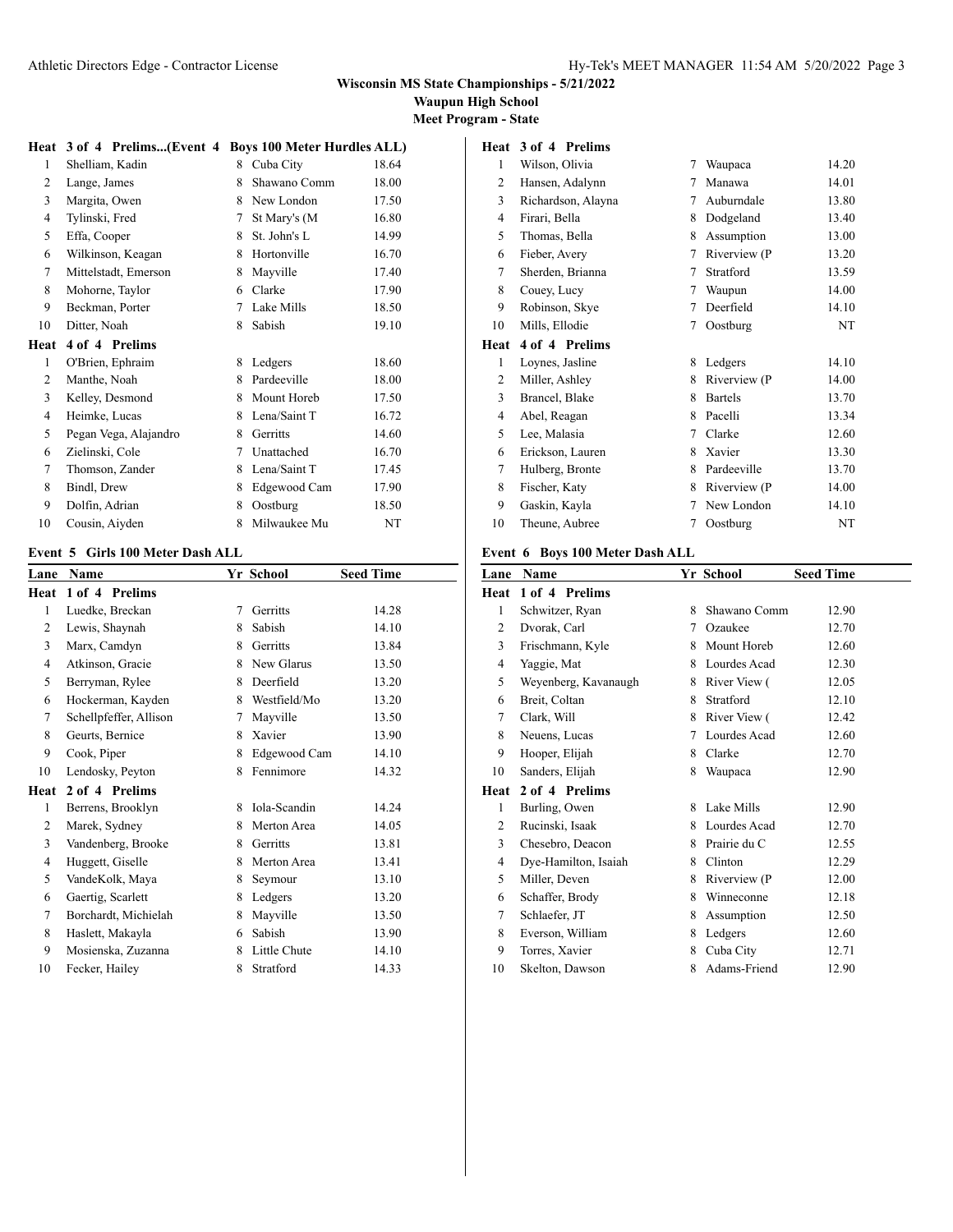**Waupun High School**

**Meet Program - State**

### **Heat 3 of 4 Prelims...(Event 6 Boys 100 Meter Dash ALL)**

| 1    | Robbins, Alex         | 7 | Iola-Scandin | 12.88 |
|------|-----------------------|---|--------------|-------|
| 2    | Stellmacher, Will     | 8 | Ledgers      | 12.60 |
| 3    | Heimke, Lucas         | 8 | Lena/Saint T | 12.54 |
| 4    | Pendleton, Spencer    | 8 | Gerritts     | 12.27 |
| 5    | Walton, Dominique     | 7 | Clarke       | 11.80 |
| 6    | Towne, Jack           | 8 | Unattached   | 12.20 |
| 7    | Harke, Keller         | 7 | New London   | 12.50 |
| 8    | Tetzlaff, Luke        | 8 | St. Ignatius | 12.60 |
| 9    | Kenyon, Gibson        | 8 | Amherst      | 12.75 |
| 10   | Stertz, Connor        | 8 | Valley Chris | 12.90 |
|      |                       |   |              |       |
| Heat | 4 of 4 Prelims        |   |              |       |
| 1    | Jones, Bryce          | 8 | Winneconne   | 12.87 |
| 2    | Thiele, Jack          | 7 | Westside Chr | 12.60 |
| 3    | Patz, Dawson          | 8 | Coleman      | 12.53 |
| 4    | O'Neil, Austin        | 8 | Stratford    | 12.27 |
| 5    | Pegan Vega, Alajandro | 8 | Gerritts     | 11.57 |
| 6    | DeLeasky, Ayron       | 8 | Phillips     | 12.20 |
| 7    | Allen, Cameron        | 8 | Amherst      | 12.52 |
| 8    | Verhoff, Carlos       | 7 | St. Mary (Ne | 12.60 |
| 9    | Karp, Julien          | 8 | Gerritts     | 12.83 |

#### **Event 7 Girls 200 Meter Dash ALL**

| Lane | <b>Name</b>                |   | Yr School    | <b>Seed Time</b> |
|------|----------------------------|---|--------------|------------------|
| Heat | 1 of 4 Prelims             |   |              |                  |
| 1    | Berrens, Brooklyn          | 8 | Iola-Scandin | 30.17            |
| 2    | Breen, Madeleine           | 8 | St. Mary (Ne | 29.90            |
| 3    | Resop, Emma                | 8 | Ripon        | 29.50            |
| 4    | Birdyshaw, Chamille        | 8 | Waupaca      | 28.70            |
| 5    | Gago, Marika               | 8 | Flambeau     | 27.90            |
| 6    | Huggett, Giselle           | 8 | Merton Area  | 27.93            |
| 7    | Sherden, Brianna           | 7 | Stratford    | 28.80            |
| 8    | Hansen, Adalynn            | 7 | Manawa       | 29.55            |
| 9    | Hacker, Madi               | 8 | Xavier       | 29.92            |
| 10   | Couey, Lucy                | 7 | Waupun       | 30.30            |
| Heat | 2 of 4 Prelims             |   |              |                  |
| 1    | Wilson, Olivia             | 7 | Waupaca      | 30.16            |
| 2    | Swenson, Bree              | 7 | Mineral Poin | 29.85            |
| 3    | Schellpfeffer, Allison     | 7 | Mayville     | 29.40            |
| 4    | Kramer, Karly              | 7 | Prairie du C | 28.67            |
| 5    | McKenzie, Charlize-Trinity | 8 | P23 Family R | 27.70            |
| 6    | Gaertig, Scarlett          | 8 | Ledgers      | 28.10            |
| 7    | Cook, Kira                 | 8 | Blue Hills S | 29.00            |
| 8    | Pronschinske, Kate         | 7 | Tri State Ho | 29.65            |
| 9    | Siniscalchi, Elle          | 8 | Edgewood Cam | 30.00            |
| 10   | Kolka, Anika               | 8 | St Mary's (M | 30.30            |

### **Heat 3 of 4 Prelims**

| 1    | Hafner, Hailey       | 7 | St. John's L   | 30.14 |
|------|----------------------|---|----------------|-------|
| 2    | Marek, Sydney        | 8 | Merton Area    | 29.81 |
| 3    | Borchardt, Michielah | 8 | Mayville       | 29.40 |
| 4    | Haslett, Makayla     | 6 | Sabish         | 28.50 |
| 5    | Thomas, Bella        | 8 | Assumption     | 27.60 |
| 6    | Berryman, Rylee      | 8 | Deerfield      | 28.20 |
| 7    | Abel, Reagan         | 8 | Pacelli        | 29.07 |
| 8    | Haensgen, Addison    | 7 | New Holstein   | 29.70 |
| 9    | Anderson, Marti      | 6 | Auburndale     | 30.00 |
| 10   | Cook, Piper          | 8 | Edgewood Cam   | 30.30 |
| Heat | 4 of 4 Prelims       |   |                |       |
|      |                      |   |                |       |
| 1    | Hebert, Jasmine      | 7 | Auburndale     | 30.10 |
| 2    | Lewis, Shaynah       | 8 | Sabish         | 29.70 |
| 3    | Atkinson, Gracie     | 8 | New Glarus     | 29.20 |
| 4    | Hockerman, Kayden    | 8 | Westfield/Mo   | 28.50 |
| 5    | Lee, Malasia         | 7 | Clarke         | 27.20 |
| 6    | Erickson, Lauren     | 8 | Xavier         | 28.30 |
| 7    | Richardson, Alayna   | 7 | Auburndale     | 29.10 |
| 8    | Brancel, Blake       | 8 | <b>Bartels</b> | 29.70 |
| 9    | Banaszynski, Addison | 8 | St. Ignatius   | 30.00 |

### **Event 8 Boys 200 Meter Dash ALL**

| Lane | <b>Name</b>        |   | Yr School    | <b>Seed Time</b> |
|------|--------------------|---|--------------|------------------|
| Heat | 1 of 4 Prelims     |   |              |                  |
| 1    | Alexander, Romann  | 8 | Sabish       | 27.80            |
| 2    | Schwitzer, Ryan    | 8 | Shawano Comm | 27.50            |
| 3    | Viau, Nathan       | 8 | Sabish       | 26.90            |
| 4    | Sirna, Simon       | 8 | Sabish       | 26.30            |
| 5    | Schlaefer, JT      | 8 | Assumption   | 25.80            |
| 6    | Miller, Mason      | 8 | Stratford    | 25.80            |
| 7    | Heimke, Lucas      | 8 | Lena/Saint T | 26.36            |
| 8    | Krastev, Boyan     | 8 | Westfield/Mo | 27.10            |
| 9    | Kachur, Koltyn     | 7 | Winneconne   | 27.52            |
| 10   | Ukwuorji, Gideon   | 8 | Home School  | 27.84            |
| Heat | 2 of 4 Prelims     |   |              |                  |
| 1    | Elzinga, Keegan    | 7 | Assumption   | 27.80            |
| 2    | Fouch, Thomas      | 8 | Ledgers      | 27.40            |
| 3    | Held, Bradon       | 8 | Honor        | 26.90            |
| 4    | Bimmel, Gage       | 8 | Oostburg     | 26.20            |
| 5    | Towne, Jack        | 8 | Unattached   | 25.70            |
| 6    | Westrich, Ryan     | 8 | Bonduel      | 25.82            |
| 7    | Frischmann, Kyle   | 8 | Mount Horeb  | 26.40            |
| 8    | Droessler, Jackson | 8 | Cuba City    | 27.14            |
| 9    | Behling, Domenic   | 8 | New London   | 27.60            |
| 10   | Daughrety, Clayton | 8 | Cuba City    | 28.03            |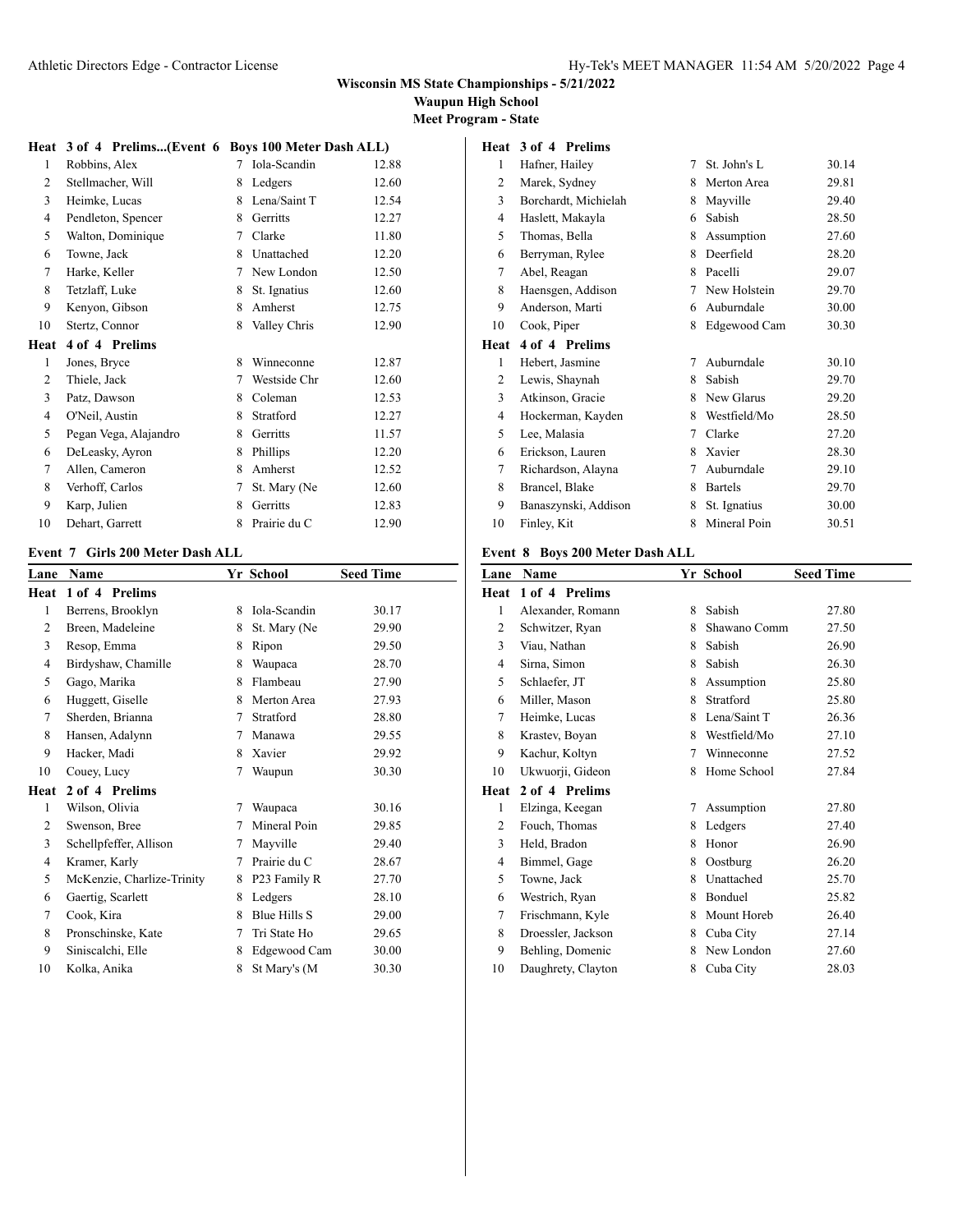**Waupun High School**

**Meet Program - State**

#### **Heat 3 of 4 Prelims...(Event 8 Boys 200 Meter Dash ALL)**

| $\mathbf{1}$ | Hrubes, Remington    | 8 | Cuba City    | 27.77 |
|--------------|----------------------|---|--------------|-------|
| 2            | Shepherd, Riley      | 8 | Cuba City    | 27.36 |
| 3            | Pitzner, Walt        | 8 | Hortonville  | 26.70 |
| 4            | Zeller, Jovan        | 8 | Winneconne   | 26.20 |
| 5            | Dye-Hamilton, Isaiah | 8 | Clinton      | 25.59 |
| 6            | Patz, Dawson         | 8 | Coleman      | 25.88 |
| 7            | Burling, Owen        | 8 | Lake Mills   | 26.50 |
| 8            | Rieder, Kyler        | 8 | Ripon        | 27.20 |
| 9            | Verhoff, Carlos      | 7 | St. Mary (Ne | 27.60 |
| 10           | Williams, Devon      | 8 | Milwaukee Mu | NT    |
| Heat         | 4 of 4 Prelims       |   |              |       |
| 1            | Seffrood, Ethan      | 8 | New Glarus   | 27.70 |
| 2            | Taylor, Oliver       | 8 | Flambeau     | 27.30 |
| 3            | Harke, Keller        | 7 | New London   | 26.70 |
| 4            | Plamann, Calen       | 8 | Hortonville  | 26.10 |
| 5            | Rice, Jensen         | 8 | Iola-Scandin | 25.30 |
| 6            | Heikinnen, JJ        | 8 | Phillips     | 26.00 |
| 7            | Rucinski, Isaak      | 8 | Lourdes Acad | 26.55 |
| 8            | Johansen, Bodie      | 8 | Pardeeville  | 27.30 |
| 9            |                      |   |              |       |
|              | Tetzlaff, Luke       | 8 | St. Ignatius | 27.69 |

#### **Event 9 Girls 1600 Meter Run ALL**

| Lane | Name                         |   | Yr School      | <b>Seed Time</b> |
|------|------------------------------|---|----------------|------------------|
|      | <b>Section 1 of 2 Finals</b> |   |                |                  |
| 1    | Schoenick, Callie            | 7 | Assumption     | 5:55.82          |
| 2    | Kuehn, Ruby                  | 7 | St. Mary (Ne   | 5:56.30          |
| 3    | Paulsen, Riley               | 8 | <b>Bartels</b> | 5:58.00          |
| 4    | Schuenemann, Megan           | 8 | Riverview (P   | 5:59.00          |
| 5    | Christopher, Payton          | 7 | Mineral Poin   | 6:01.70          |
| 6    | Soukup, Sophia               | 8 | Clarke         | 6:03.30          |
| 7    | Huza, Hannah                 | 8 | Hortonville    | 6:06.22          |
| 8    | Graumann, Maddie             | 8 | Assumption     | 6:07.34          |
| 9    | Moran, Mya                   | 7 | Valley Chris   | 6:07.56          |
| 10   | Frank, Piper                 | 6 | Ozaukee        | 6:09.00          |
| 11   | Mesko, Brielle               | 8 | Phillips       | 6:12.70          |
| 12   | Nadboralski, Lauren          | 7 | Johnson Cree   | 6:12.70          |
| 13   | Gilson, Alizah               | 7 | Sabish         | 6:15.00          |
| 14   | Hendricks, Bailey            | 8 | Shawano Comm   | 6:18.00          |
| 15   | Williams, Molly              | 6 | Sabish         | 6:20.00          |
|      |                              |   |                |                  |

# **Section 2 of 2 Finals**

| 1  | McKenzie, Charlize-Trinity | 8 | P23 Family R | 5:17.23 |
|----|----------------------------|---|--------------|---------|
| 2  | Knowles, Kalli             | 8 | Riverview (P | 5:24.50 |
| 3  | Reinwald, NikkiMae         | 7 | Dodgeland    | 5:28.80 |
| 4  | Berger, Emily              | 8 | Stampede Wis | 5:29.00 |
| 5  | Dolan, Lucy                | 8 | Assumption   | 5:33.60 |
| 6  | Jaglinski, Jordyn          | 8 | Assumption   | 5:42.20 |
| 7  | Becker, McKinley           | 8 | Pardeeville  | 5:43.30 |
| 8  | Schmidt, Inez              | 8 | Blue Hills S | 5:49.00 |
| 9  | Vigliotta, Willa           | 7 | Mount Horeb  | 5:49.30 |
| 10 | Straka, Julia              | 7 | Mount Horeb  | 5:49.50 |
| 11 | Volheim, Eliana            | 8 | Bessie Allen | 5:52.80 |
| 12 | VanGompel, Brooklyn        | 7 | Gerritts     | 5:54.00 |
| 13 | Bruning, Brooklyn          | 7 | Wild Rose    | 5:54.75 |
| 14 | Broten, Macy               | 8 | Unattached   | 5:55.00 |
| 15 | Hasenohrl, Rose            |   | Auburndale   | 5:55.14 |

### **Event 10 Boys 1600 Meter Run ALL**

| Lane           | <b>Name</b>           |   | Yr School      | <b>Seed Time</b> |
|----------------|-----------------------|---|----------------|------------------|
|                | Section 1 of 2 Finals |   |                |                  |
| 1              | Edwards, Josh         | 6 | Phillips       | 5:25.20          |
| $\overline{c}$ | Rhode, Michael        | 7 | Coleman        | 5:26.75          |
| 3              | Trzebiatowski, Ryan   | 8 | St. John's L   | 5:30.94          |
| $\overline{4}$ | Vajda, Nicholas       | 8 | Xavier         | 5:31.81          |
| 5              | Romero, Ryan          | 8 | Dodgeland      | 5:32.10          |
| 6              | Blancarte, Tristan    |   | 8 Ashland      | 5:32.24          |
| $\tau$         | Daly, Joseph          |   | 8 New London   | 5:32.60          |
| 8              | Hartjes, Reed         | 6 | Assumption     | 5:32.90          |
| 9              | Garcia, Miguel        | 8 | Waupun         | 5:35.10          |
| 10             | Semling, Erik         | 6 | 20-Unattache   | 5:35.20          |
| 11             | Buttke, Jackson       |   | 7 Lourdes Acad | 5:39.25          |
| 12             | Menet, Jonah          | 8 | Fox Valley C   | 5:39.37          |
| 13             | Vogel, Jack           | 8 | Lake Mills     | 5:39.55          |
| 14             | Daliege, Aiden        | 7 | Assumption     | 5:40.30          |
| 15             | Schuessler, Aiden     | 8 | Oostburg       | NT               |
|                | Section 2 of 2 Finals |   |                |                  |
| 1              | Wenzelow, Grant       | 8 | Winneconne     | 4:56.41          |
| $\overline{c}$ | Esterholm, Gavin      | 8 | Phillips       | 4:57.13          |
| 3              | Sarbo, Silas          | 8 | Winneconne     | 4:58.79          |
| $\overline{4}$ | Tanner, Lucas         | 8 | DeForest Are   | 5:01.00          |
| 5              | Voetberg, Donald      | 8 | 20-Unattache   | 5:01.00          |
| 6              | Golke, Jonny          |   | 8 Woodworth    | 5:02.24          |
| $\tau$         | Kazda, Ayden          | 8 | Amherst        | 5:04.93          |
| 8              | Eiden, Luke           | 8 | Pacelli        | 5:08.13          |
| 9              | Hass, Carson          | 8 | Mondovi        | 5:09.91          |
| 10             | Schraufnagel, Kaisyn  |   | 8 Bessie Allen | 5:13.30          |
| 11             | Kramer, Samuel        | 8 | Prairie du C   | 5:15.48          |
| 12             | Rhode, Thomas         | 8 | Coleman        | 5:16.66          |
| 13             | Toeppler, Ben         | 7 | St. John's L   | 5:18.35          |
| 14             | Kuehl, Josiah         | 7 | Shawano Comm   | 5:19.10          |
| 15             | Hoffer, Max           | 7 | River View (   | 5:22.17          |
| 16             | Bleck, Adam           | 8 | Gerritts       | 5:23.42          |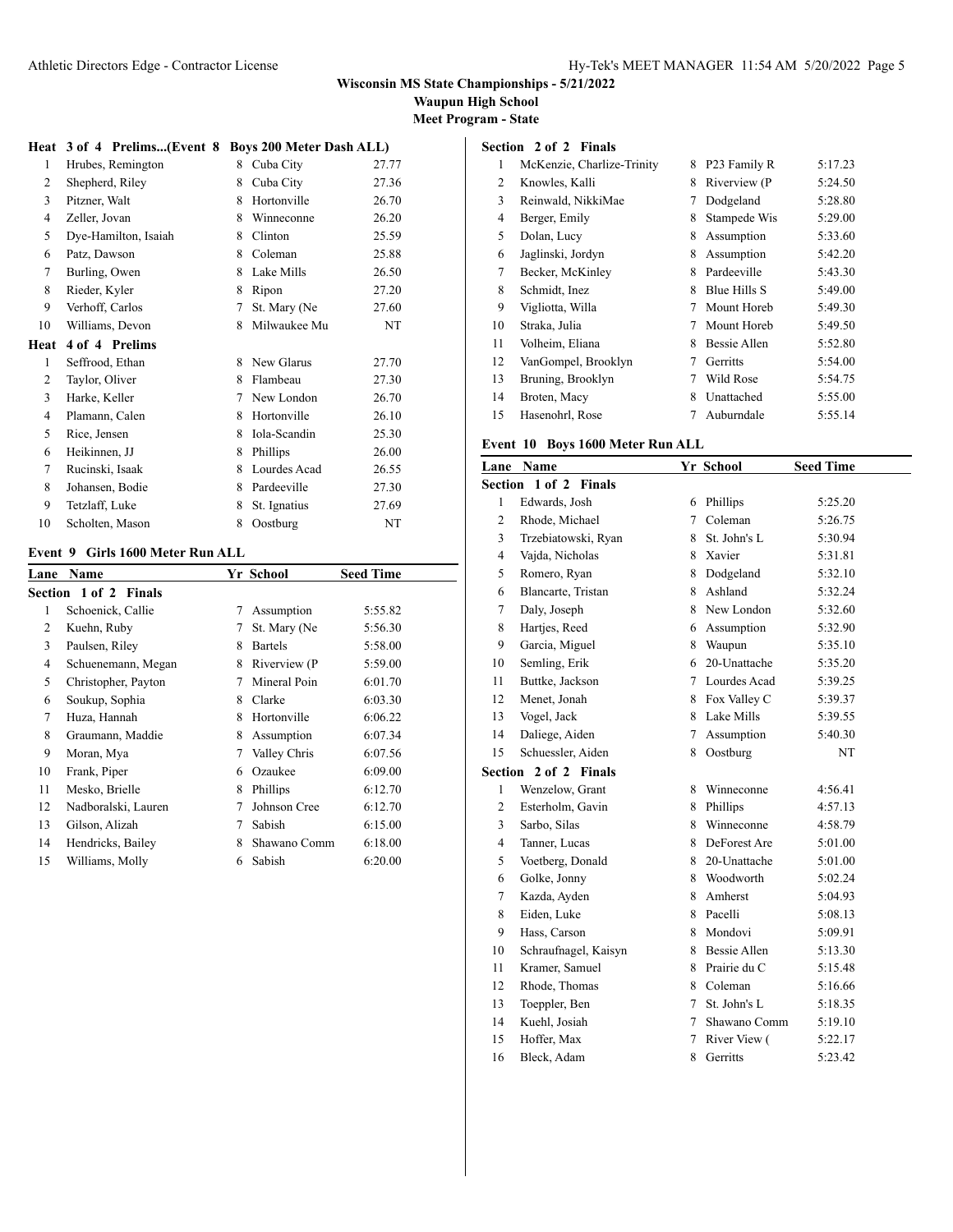**Waupun High School**

**Meet Program - State**

#### **Event 29 Girls 100 Meter Dash 6th GRADE**

| Lane | <b>Name</b>              |    | Yr School      | <b>Seed Time</b> |
|------|--------------------------|----|----------------|------------------|
|      | Section 1 of 1<br>Finals |    |                |                  |
| 1    | Jueds, Braelyn           | 6  | Iola-Scandin   | 14.73            |
| 2    | Weaver, Cailyn           | 6. | Ledgers        | 14.60            |
| 3    | Krueger, Zoe             | 6  | Manawa         | 14.44            |
| 4    | Zerwer, Mirabelle        | 6  | Edgewood Cam   | 14.10            |
| 5    | Davel, Ellie             | 6. | St. Mary (Ne   | 13.60            |
| 6    | Unser, Ashlynn           | 6  | St. Ignatius   | 14.09            |
| 7    | Scheer, Evelyn           | 6  | Sabish         | 14.30            |
| 8    | Langheim, Zoey           | 6  | Edgewood Cam   | 14.60            |
| 9    | Mongin, Addison          | 6  | Coleman        | 14.71            |
| 10   | Westrich, Peyton         |    | <b>Bonduel</b> | 14.84            |

#### **Event 30 Boys 100 Meter Dash 6th GRADE**

| Lane           | <b>Name</b>           |   | Yr School    | <b>Seed Time</b> |
|----------------|-----------------------|---|--------------|------------------|
|                | Section 1 of 1 Finals |   |              |                  |
| 1              | Hooper, Evan          | 6 | Xavier       | 14.10            |
| $\overline{c}$ | Howard, Michael       | 6 | Ledgers      | 14.00            |
| 3              | VanSchyndel, George   | 6 | Seymour      | 13.70            |
| 4              | Foster, Austin        | 6 | Stratford    | 13.60            |
| 5              | Clark, Will           | 6 | St. Ignatius | 13.40            |
| 6              | Felts, Owen           | 6 | Manawa       | 13.58            |
| 7              | Biba, Grant           | 6 | Fennimore    | 13.60            |
| 8              | Huelsbeck, Brenden    | 6 | St. Mary (Ne | 13.90            |
| 9              | Sawicki, Wyatt        | 6 | Valley Chris | 14.10            |
| 10             | Heshke, Jameson       | 6 | Iola-Scandin | 14.17            |

### **Event 37 Girls 4x200 Meter Relay ALL**

| Lane           | <b>Team</b>           | Relay | <b>Seed Time</b> |
|----------------|-----------------------|-------|------------------|
|                | Section 1 of 2 Finals |       |                  |
| 1              | Mayville              | A     | 2:13.30          |
| $\overline{c}$ | Ledgers               | A     | 2:12.80          |
| 3              | Phillips              | A     | 2:12.35          |
| 4              | Valley Chris          | A     | 2:10.63          |
| 5              | Waupaca               | B     | 2:07.51          |
| 6              | St. Ignatius          | A     | 2:09.87          |
| 7              | Sabish                | A     | 2:11.70          |
| 8              | New London            | A     | 2:12.60          |
| 9              | Stratford             | A     | 2:12.98          |
| 10             | Lena/Saint T          | A     | 2:14.04          |
|                | Section 2 of 2 Finals |       |                  |
| 1              | Coleman               | A     | 2:06.15          |
| $\overline{c}$ | Auburndale            | A     | 2:04.00          |
| 3              | Gerritts              | A     | 2:01.21          |
| 4              | Pacelli               | A     | 1:59.10          |
| 5              | Riverview (P          | A     | 1:55.20          |
| 6              | Waupaca               | A     | 1:56.04          |
| $\tau$         | Mineral Poin          | A     | 2:00.40          |
| 8              | Xavier                | A     | 2:03.40          |
| 9              | Johnson Cree          | A     | 2:04.10          |
| 10             | Amherst               | А     | 2:07.37          |

| Event 38 Boys 4x200 Meter Relay ALL |       |                  |  |  |
|-------------------------------------|-------|------------------|--|--|
| Lane Team                           | Relay | <b>Seed Time</b> |  |  |
| Section 1 of 2 Finals               |       |                  |  |  |
| Ozaukee                             | А     | 2:14.15          |  |  |
| 2 Home School                       | А     | 2:07.78          |  |  |
| Dhilline                            |       | 2.0610           |  |  |

| ∠  | TIONIC PURPOI                | ≖ | 4.07.70 |
|----|------------------------------|---|---------|
| 3  | Phillips                     | А | 2:06.19 |
| 4  | Ledgers                      | А | 2:02.20 |
| 5  | Marinette                    | А | 1:57.64 |
| 6  | Ledgers                      | B | 1:58.74 |
| 7  | Oostburg                     | А | 2:06.00 |
| 8  | Iola-Scandin                 | А | 2:06.79 |
| 9  | Amherst                      | А | 2:12.00 |
|    | <b>Section 2 of 2 Finals</b> |   |         |
| 1  | St. Ignatius                 | А | 1:54.45 |
| 2  | Hortonville                  | А | 1:52.24 |
| 3  | Sabish                       | А | 1:50.50 |
| 4  | Cuba City                    | А | 1:48.17 |
| 5  | Stratford                    | А | 1:44.31 |
| 6  | Shawano Comm                 | А | 1:48.00 |
| 7  | Gerritts                     | A | 1:48.90 |
| 8  | Lourdes Acad                 | А | 1:52.01 |
| 9  | Waupaca                      | А | 1:52.41 |
| 10 | Westside Chr                 | А | 1:57.35 |

#### **Event 11 Girls 400 Meter Dash ALL**

| Lane | Name                  |   | Yr School      | <b>Seed Time</b> |  |
|------|-----------------------|---|----------------|------------------|--|
|      | Section 1 of 3 Finals |   |                |                  |  |
| 1    | Krouth, Bailey        | 7 | Marinette      | 1:09.82          |  |
| 2    | Breen, Madeleine      | 8 | St. Mary (Ne   | 1:10.09          |  |
| 3    | Gensler, Maren        | 7 | Lake Mills     | 1:09.71          |  |
| 4    | Austin, Isabella      | 8 | Cuba City      | 1:09.20          |  |
| 5    | Werner, Mallorie      | 7 | Hortonville    | 1:09.00          |  |
| 6    | Ledbury, Madilynn     | 7 | Deerfield      | 1:09.10          |  |
| 7    | Motsenbocker, Bree    | 7 | Pardeeville    | 1:09.30          |  |
| 8    | Schreiber, Elise      | 7 | St. John's L   | 1:09.71          |  |
| 9    | Robinson, Skye        | 7 | Deerfield      | 1:10.40          |  |
| 10   | Elmhorst, Abby        | 8 | Manawa         | 1:10.56          |  |
|      | Section 2 of 3 Finals |   |                |                  |  |
| 1    | Gritt, Adella         | 8 | Riverview (P   | 1:08.70          |  |
| 2    | Soukup, Sophia        | 8 | Clarke         | 1:08.10          |  |
| 3    | Siniscalchi, Elle     | 8 | Edgewood Cam   | 1:07.70          |  |
| 4    | Kieselhorst, Brooklyn | 8 | Clarke         | 1:07.00          |  |
| 5    | Bruning, Brooklyn     | 7 | Wild Rose      | 1:06.11          |  |
| 6    | Geurts, Josie         | 8 | St. John's L   | 1:06.18          |  |
| 7    | Banaszynski, Addison  | 8 | St. Ignatius   | 1:07.21          |  |
| 8    | Paulsen, Riley        | 8 | <b>Bartels</b> | 1:07.90          |  |
| 9    | Novak, Faith          | 8 | Laona-Wabeno   | 1:08.10          |  |
| 10   | Higgins, Claire       | 7 | St. Mary (Ne   | 1:08.80          |  |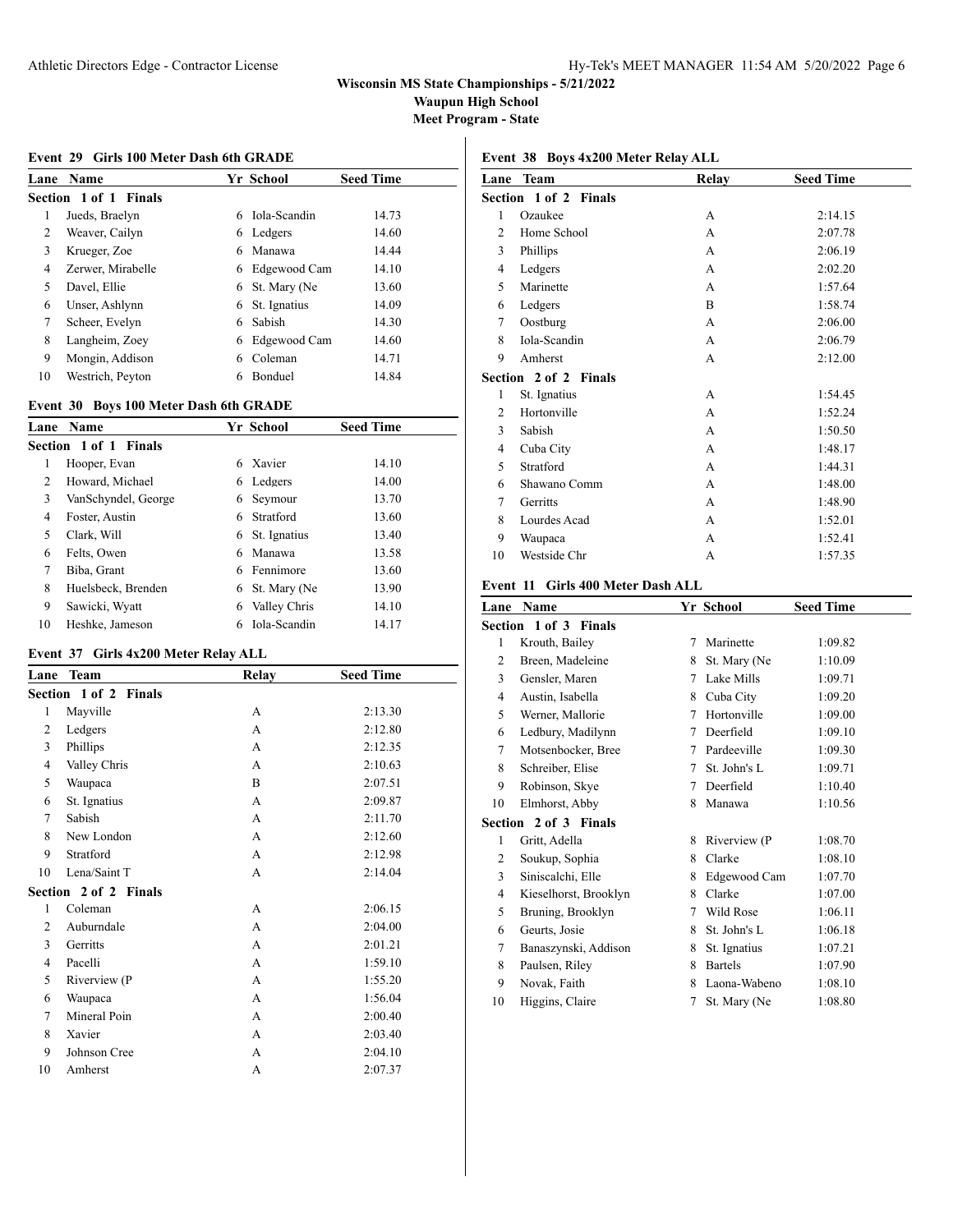**Waupun High School**

**Meet Program - State**

### **Section 3 of 3 Finals...(Event 11 Girls 400 Meter Dash ALL)**

|    | Martin, Dawnyel            | 8 | Stratford    | 1:05.90 |
|----|----------------------------|---|--------------|---------|
| 2  | Hackl, Grace               | 8 | Xavier       | 1:05.37 |
| 3  | Pfarr, Eliza               | 8 | Home School  | 1:04.51 |
| 4  | Gago, Marika               | 8 | Flambeau     | 1:03.90 |
| 5  | McKenzie, Charlize-Trinity | 8 | P23 Family R | 1:03.23 |
| 6  | Thomas, Bella              | 8 | Assumption   | 1:03.70 |
|    | Pronschinske, Kate         |   | Tri State Ho | 1:04.32 |
| 8  | Kramer, Karly              |   | Prairie du C | 1:04.88 |
| 9  | Harper, Leah               | 8 | Phillips     | 1:05.68 |
| 10 | Huggett, Giselle           | 8 | Merton Area  | 1:06.03 |
|    |                            |   |              |         |

### **Event 12 Boys 400 Meter Dash ALL**

| Lane           | Name                  |   | Yr School           | <b>Seed Time</b> |
|----------------|-----------------------|---|---------------------|------------------|
| Section        | 1 of 3 Finals         |   |                     |                  |
| 1              | Hurda, Mason          | 8 | Mount Horeb         | 1:02.80          |
| $\overline{c}$ | Whalen, Connor        | 8 | Clinton             | 1:02.68          |
| 3              | Wollin, Tyler         | 7 | Lake Mills          | 1:02.00          |
| $\overline{4}$ | Jacker, Benacee       | 8 | Little Chute        | 1:01.80          |
| 5              | Sidenbender, Kyle     | 8 | Phillips            | 1:01.60          |
| 6              | Schraufnagel, Kaisyn  | 8 | <b>Bessie Allen</b> | 1:01.80          |
| 8              | Grulke, Ayden         | 8 | Mavville            | 1:02.60          |
| 9              | Auer, Ethan           | 8 | St. Mary (Ne        | 1:02.70          |
| 10             | Geck, Henry           | 8 | Lourdes Acad        | 1:03.09          |
|                | Section 2 of 3 Finals |   |                     |                  |
| 1              | Hrubes, Remington     | 8 | Cuba City           | 1:01.13          |
| $\overline{c}$ | Radcliff, Brody       | 8 | Hortonville         | 1:00.20          |
| 3              | Fonder, Collin        | 8 | St. John's L        | 59.77            |
| $\overline{4}$ | Frischmann, Kyle      | 8 | Mount Horeb         | 59.20            |
| 5              | Schlaefer, JT         | 8 | Assumption          | 58.40            |
| 6              | Shoemaker, Matthias   | 8 | Clinton             | 59.10            |
| 7              | Breitfelder, Chase    | 8 | Cuba City           | 59.41            |
| 8              | Cannon, Lucus         | 8 | Sabish              | 1:00.10          |
| 9              | Lashua, Ethan         | 8 | Iola-Scandin        | 1:00.65          |
| 10             | Rhode, Thomas         | 8 | Coleman             | 1:01.47          |
| Section        | 3 of 3 Finals         |   |                     |                  |
| 1              | Towne, Jack           | 8 | Unattached          | 58.10            |
| $\overline{2}$ | Plummer, Mavrik       | 8 | Unattached          | 57.88            |
| 3              | Chesebro, Deacon      | 8 | Prairie du C        | 57.83            |
| $\overline{4}$ | Vanderlaan, Colton    | 8 | Amherst             | 57.25            |
| 5              | Thiele, Jack          | 7 | Westside Chr        | 56.80            |
| 6              | Walton, Dominique     | 7 | Clarke              | 57.20            |
| 7              | Dehart, Garrett       | 8 | Prairie du C        | 57.72            |
| 8              | Zeller, Jovan         | 8 | Winneconne          | 57.87            |
| 9              | DeLeasky, Ayron       | 8 | Phillips            | 57.90            |
| 10             | Beck, Benjamin        | 8 | Iola-Scandin        | 58.19            |

**Event 13 Girls 800 Meter Run ALL**

| Lane           | Name                    |        | Yr School           | <b>Seed Time</b> |
|----------------|-------------------------|--------|---------------------|------------------|
|                | Section 1 of 2 Finals   |        |                     |                  |
| $\mathbf{1}$   | Schmidt, Inez           | 8      | Blue Hills S        | 2:41.00          |
| 2              | Higgins, Claire         | 7      | St. Mary (Ne        | 2:42.50          |
| 3              | Schoenick, Callie       | 7      | Assumption          | 2:43.00          |
| $\overline{4}$ | Vigliotta, Willa        | 7      | Mount Horeb         | 2:44.20          |
| 5              | Christopher, Payton     | 7      | Mineral Poin        | 2:45.08          |
| 6              | Eisenschink, Avery      | 7      | St. John's L        | 2:46.81          |
| 7              | Long, Amelia            | 8      | Ripon               | 2:46.90          |
| 8              | Vogel, Taylor           | 7      | Clarke              | 2:46.90          |
| 9              | Volheim, Eliana         | 8      | <b>Bessie Allen</b> | 2:47.10          |
| 10             | Broten, Macy            |        | 8 Unattached        | 2:48.00          |
| 11             | Ledbury, Madilynn       | $\tau$ | Deerfield           | 2:48.00          |
| 12             | Graumann, Maddie        | 8      | Assumption          | 2:49.00          |
| 13             | Lewis, Molly            | 8.     | New Holstein        | 2:49.10          |
| 14             | Nadboralski, Lauren     | 7      | Johnson Cree        | 2:49.20          |
|                | Section 2 of 2 Finals   |        |                     |                  |
| $\mathbf{1}$   | Berger, Emily           | 8      | Stampede Wis        | 2:25.00          |
| 2              | Knowles, Kalli          | 8.     | Riverview (P        | 2:32.50          |
| 3              | Babcock, Logan          | 7      | 20-Unattache        | 2:34.60          |
| $\overline{4}$ | Franzmann-Simmert, Ruah | 7      | Tri State Ho        | 2:34.80          |
| 5              | Hartjes, Baylee         | 8      | Assumption          | 2:35.50          |
| 6              | Dolan, Lucy             | 8      | Assumption          | 2:35.64          |
| 7              | Poppe, Claire           | 8      | Riverview (P        | 2:36.00          |
| 8              | Kuehn, Ruby             | 7      | St. Mary (Ne        | 2:38.04          |
| 9              | Jaglinski, Jordyn       | 8      | Assumption          | 2:38.15          |
| 10             | Soukup, Sophia          | 8      | Clarke              | 2:38.70          |
| 11             | Paulsen, Riley          | 8      | <b>Bartels</b>      | 2:39.20          |
| 12             | Prill, Angelina         | 8      | Dodgeland           | 2:40.00          |
| 13             | Harper, Leah            | 8      | Phillips            | 2:40.14          |
| 14             | VanGompel, Brooklyn     | 7      | Gerritts            | 2:40.43          |
| 15             | Straka, Julia           | 7      | Mount Horeb         | 2:40.70          |

### **Event 14 Boys 800 Meter Run ALL**

| Lane | Name                  |   | Yr School    | <b>Seed Time</b> |
|------|-----------------------|---|--------------|------------------|
|      | Section 1 of 2 Finals |   |              |                  |
| 1    | Annis, Brady          | 7 | St Mary's (M | 2:25.21          |
| 2    | Ligman, Nathaniel     | 8 | Clinton      | 2:25.28          |
| 3    | Logan, Kaleb          | 8 | Bessie Allen | 2:25.90          |
| 4    | Romero, Ryan          | 8 | Dodgeland    | 2:25.91          |
| 5    | Rhode, Michael        | 7 | Coleman      | 2:26.81          |
| 6    | Daniels, Abram        | 8 | Hortonville  | 2:27.10          |
| 7    | Sarbo, Silas          | 8 | Unattached   | 2:28.20          |
| 8    | Sarbo, Silas          | 8 | Winneconne   | 2:28.21          |
| 9    | Blancarte, Dylan      | 8 | Ashland      | 2:28.24          |
| 10   | Londre, Garrett       | 8 | St. Mary (Ne | 2:28.80          |
| 11   | Hass, Carson          | 8 | Mondovi      | 2:29.40          |
| 12   | Kaluarachchi, Nethan  | 6 | 20-Unattache | 2:30.00          |
| 13   | Grimord, Liam         | 6 | Merton Area  | 2:30.41          |
| 14   | Daly, Joseph          | 8 | New London   | 2:30.58          |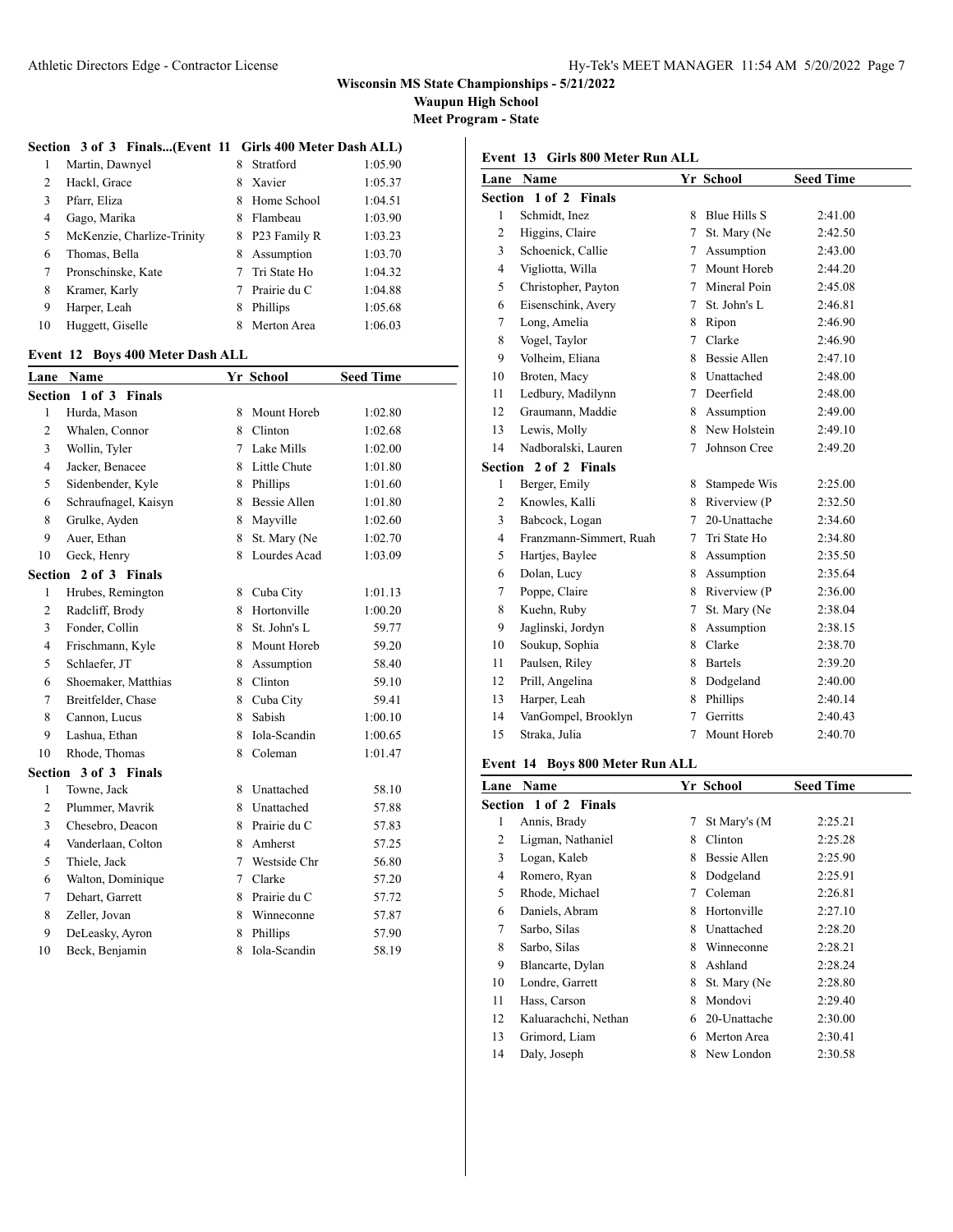**Waupun High School**

**Meet Program - State**

#### **Section 2 of 2 Finals...(Event 14 Boys 800 Meter Run ALL)**

| 1  | Esterholm, Gavin | 8 | Phillips     | 2:14.00 |
|----|------------------|---|--------------|---------|
| 2  | Willemsen, Ian   | 8 | Unattached   | 2:15.36 |
| 3  | Schaefer, Bron   | 8 | River View ( | 2:17.00 |
| 4  | Voetberg, Donald | 8 | 20-Unattache | 2:19.00 |
| 5  | Eiden, Luke      | 8 | Pacelli      | 2:19.09 |
| 6  | Willemsen, Ethan | 8 | Unattached   | 2:19.20 |
| 7  | Babler, Lucas    | 7 | Ledgers      | 2:19.40 |
| 8  | Mansfield, Cade  | 8 | Hortonville  | 2:20.60 |
| 9  | Rhode, Thomas    | 8 | Coleman      | 2:22.46 |
| 10 | Kramer, Samuel   | 8 | Prairie du C | 2:24.13 |
| 11 | Toeppler, Ben    | 7 | St. John's L | 2:24.31 |
| 12 | Beltran, Vicente | 8 | Ripon        | 2:24.40 |
| 13 | Bleck, Adam      | 8 | Gerritts     | 2:24.50 |
| 14 | Wenzelow, Grant  | 8 | Winneconne   | 2:25.06 |
| 15 | Podeszwa, Elliot | 8 | Amherst      | 2:25.11 |

#### **Event 31 Girls 200 Meter Dash 6th GRADE**

| Lane                  | Name                  |   | Yr School      | <b>Seed Time</b> |
|-----------------------|-----------------------|---|----------------|------------------|
| Section 1 of 2 Finals |                       |   |                |                  |
| 3                     | Statz Lauper, Adelle  | 6 | Tri State Ho   | 32.22            |
| 4                     | Phillips, Hanna       | 6 | River View (   | 31.93            |
| 5                     | Wilcox, Amelia        | 6 | <b>Bonduel</b> | 31.63            |
| 6                     | Winchester, Allie     | 6 | Lourdes Acad   | 31.90            |
| 7                     | Constable, Lia        | 6 | Johnson Cree   | 32.22            |
|                       | Section 2 of 2 Finals |   |                |                  |
| 3                     | Schmidt, Morgan       | 6 | Stratford      | 31.30            |
| 4                     | Scheer, Evelyn        | 6 | Sabish         | 30.40            |
| 5                     | Gleesing, Rilie       | 6 | Milwaukee Mu   | 29.98            |
| 6                     | Zerwer, Mirabelle     | 6 | Edgewood Cam   | 30.30            |
| 7                     | Kristmann, Ella       | 6 | Ledgers        | 30.70            |
| 8                     | Plamann, Ava          | 6 | New London     | 31.60            |

#### **Event 32 Boys 200 Meter Dash 6th GRADE**

| Lane | <b>Name</b>                  |    | Yr School    | <b>Seed Time</b> |
|------|------------------------------|----|--------------|------------------|
|      | <b>Section 1 of 1 Finals</b> |    |              |                  |
| 1    | Heshke, Jameson              | 6  | Iola-Scandin | 30.28            |
| 2    | Bussen, Karrsen              | 6. | Pardeeville  | 29.40            |
| 3    | Huelsbeck, Brenden           | 6  | St. Mary (Ne | 29.20            |
| 4    | Biba, Grant                  | 6  | Fennimore    | 28.59            |
| 5    | Clark, Will                  | 6  | St. Ignatius | 28.15            |
| 6    | Schaffer, Collin             | 6  | Westside Chr | 28.40            |
| 7    | Vetter, Wade                 | 6  | Phillips     | 28.70            |
| 8    | Chesebro, Drake              | 6  | Prairie du C | 29.23            |
| 9    | Felts, Owen                  | 6  | Manawa       | 29.68            |
| 10   | Grebe, Jason                 |    | Ledgers      | 30.50            |
|      |                              |    |              |                  |

| Event 15 Girls 4x400 Meter Relay ALL |  |  |  |
|--------------------------------------|--|--|--|
|                                      |  |  |  |

| Lane Team                    | Relay | <b>Seed Time</b> |
|------------------------------|-------|------------------|
| Section 1 of 2 Finals        |       |                  |
| Mineral Poin                 | A     | 4:47.15          |
| Prairie du C                 | A     | 4:47.54          |
| Stratford                    | A     | 4:48.70          |
| St. Mary (Ne                 | A     | 4:49.04          |
| St. John's L                 | A     | 4:52.83          |
| Clarke                       | A     | 4:53.85          |
| Central Wisc                 | A     | 4:56.00          |
| Shawano Comm                 | A     | 5:05.00          |
| Iola-Scandin                 | A     | 5:07.17          |
| Wild Rose                    | A     | 5:08.00          |
| <b>Section 2 of 2 Finals</b> |       |                  |
| Riverview (P                 | A     | 4:37.55          |
| Dodgeland                    | A     | 4:38.71          |
| Auburndale                   | A     | 4:39.32          |
| Gerritts                     | A     | 4:40.50          |
| Tri State Ho                 | A     | 4:40.73          |
| Phillips                     | A     | 4:41.40          |
| Assumption                   | A     | 4:41.50          |
| Pardeeville                  | A     | 4:42.50          |
| Xavier                       | A     | 4:44.50          |
| Bonduel                      | A     | 4:45.00          |
|                              |       |                  |

#### **Event 16 Boys 4x400 Meter Relay ALL**

| Lane           | <b>Team</b>           | Relay | <b>Seed Time</b> |
|----------------|-----------------------|-------|------------------|
|                | Section 1 of 2 Finals |       |                  |
| 1              | Mayville              | А     | 4:24.20          |
| $\overline{c}$ | Lourdes Acad          | A     | 4:24.82          |
| 3              | St Mary's (M          | A     | 4:29.00          |
| 4              | Stratford             | A     | 4:35.20          |
| 5              | Central Wisc          | A     | 4:39.00          |
| 6              | St. Mary (Ne          | A     | 4:39.34          |
| 7              | Cuba City             | A     | 4:40.32          |
| 8              | Ledgers               | A     | 4:44.90          |
| 9              | Assumption            | A     | 4:46.00          |
| 10             | Laconia               | A     | 4:55.10          |
|                | Section 2 of 2 Finals |       |                  |
| 1              | Phillips              | A     | 3:58.90          |
| $\overline{c}$ | Prairie du C          | A     | 4:06.46          |
| 3              | Amherst               | A     | 4:08.20          |
| 4              | Iola-Scandin          | A     | 4:09.53          |
| 5              | St. John's L          | A     | 4:09.81          |
| 6              | Shawano Comm          | A     | 4:13.00          |
| 7              | DeForest Are          | A     | 4:19.00          |
| 8              | Winneconne            | А     | 4:20.11          |
| 9              | Ashland               | A     | 4:22.67          |
| 10             | Bessie Allen          | А     | 4:23.90          |
|                |                       |       |                  |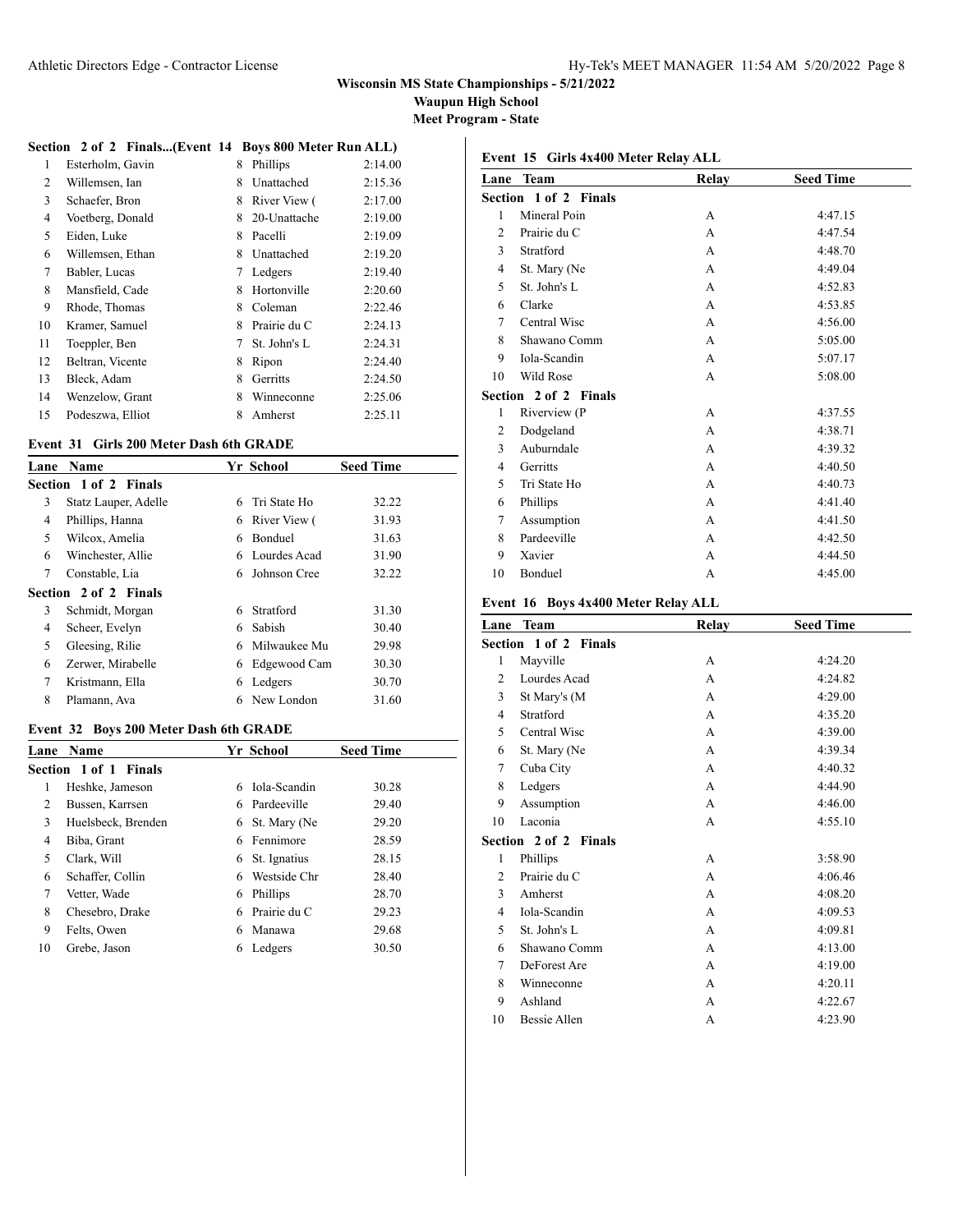**Waupun High School**

**Meet Program - State**

| Event 17 Girls High Jump ALL |  |  |  |  |  |  |
|------------------------------|--|--|--|--|--|--|
|------------------------------|--|--|--|--|--|--|

**Event 18 Boys High Jump ALL**

| Pos            | Name                  |   | Yr School    | <b>Seed Mark</b> |
|----------------|-----------------------|---|--------------|------------------|
|                | Flight 1 of 1 Finals  |   |              |                  |
| 1              | Theune, Aubree        | 7 | Oostburg     | 4-04.00          |
| $\overline{c}$ | Rakow, Macy           | 6 | Lena/Saint T | 4-04.00          |
| $\overline{3}$ | Gaertig, Scarlett     |   | 8 Ledgers    | 4-04.00          |
| $\overline{4}$ | Kulow, Hannah         |   | 6 Lake Mills | 4-04.00          |
| 5              | Harris, McKenzie      |   | 8 Cuba City  | 4-04.00          |
| 6              | Sanders, Audrey       |   | 7 Waupun     | 4-04.00          |
| 7              | Werner, Mallorie      | 7 | Hortonville  | 4-04.00          |
| 8              | Hulberg, Bronte       | 8 | Pardeeville  | 4-04.00          |
| 9              | Handschke, Jenna      |   | 8 New London | 4-04.00          |
| 10             | Lewis, Shaynah        | 8 | Sabish       | 4-04.00          |
| 11             | VanErmen, Ella        | 8 | Coleman      | 4-04.00          |
| 12             | Loynes, Jasline       | 8 | Ledgers      | 4-04.00          |
| 13             | Vande Voort, Ashlynn  | 8 | St. Ignatius | 4-05.00          |
| 14             | Kling, Taylor         | 8 | Waupaca      | 4-06.00          |
| 15             | Atkinson, Gracie      | 8 | New Glarus   | 4-06.00          |
| 16             | Wiedenfeld, Greta     | 8 | Lake Mills   | 4-06.00          |
| 17             | Bystol, Natalie       | 8 | Shawano Comm | 4-06.00          |
| 18             | Finley, Kit           | 8 | Mineral Poin | 4-06.00          |
| 19             | Richardson, Alayna    | 7 | Auburndale   | 4-06.00          |
| 20             | Wik, Anneli           | 8 | Mount Horeb  | 4-06.00          |
| 21             | Gard, Haley           | 7 | Pardeeville  | 4-06.00          |
| 22             | Isenbarger, Charlotte | 8 | Edgewood Cam | 4-06.00          |
| 23             | Giofreddi, Allie      | 7 | Xavier       | 4-06.00          |
| 24             | Engel, Breanne        | 8 | Hortonville  | 4-06.00          |
| 25             | Cook, Piper           | 8 | Edgewood Cam | 4-07.00          |
| 26             | Kramer, Karly         | 7 | Prairie du C | 4-07.00          |
| 27             | Cox, Aliya            | 6 | Coleman      | 4-08.00          |
| 28             | Kedinger, Claire      | 7 | New London   | 4-08.00          |
| 29             | PeganVega, Isabel     | 8 | Gerritts     | 4-08.00          |
| 30             | Schoonover, Ava       | 8 | Clinton      | 4-08.00          |
| 31             | Hruska, Katerina      | 8 | 20-Unattache | 4-10.00          |
| 32             | Kostreva, Vivian      | 8 | Coleman      | 4-10.00          |
| 33             | Robinson, Skye        | 7 | Deerfield    | 4-10.00          |
| 34             | Berryman, Rylee       | 8 | Deerfield    | $5 - 00.00$      |
| 35             | Smith, Ayden          | 8 | Hortonville  | 5-01.00          |

| Pos            | Name                 |        | Yr School      | <b>Seed Mark</b> |
|----------------|----------------------|--------|----------------|------------------|
|                | Flight 1 of 1 Finals |        |                |                  |
| 1              | Gilbertson, Henry    | 8      | Tri State Ho   | 4-10.00          |
| $\overline{2}$ | Brinkley, Jack       | 8      | Ledgers        | $4 - 10.00$      |
| 3              | Oberstadt, Reid      |        | 8 New London   | $4 - 10.00$      |
| $\overline{4}$ | Birdyshaw, Carter    | $\tau$ | Waupaca        | $4 - 10.00$      |
| 5              | Mohorne, Taylor      | 6      | Clarke         | $4 - 10.00$      |
| 6              | Vandergalien, Rowen  | 8      | Adams-Friend   | $4 - 10.00$      |
| 7              | Cantu, Domingo       | 8      | Coleman        | $4 - 10.00$      |
| 8              | Skroch, Wyatt        | 8      | Mondovi        | 4-10.00          |
| 9              | Liermann, Kyle       | 7      | Ozaukee        | 4-10.00          |
| 10             | Popovich, Jayden     | 8      | Ashland        | 4-10.00          |
| 11             | Benish, Brady        | 8      | Lake Mills     | 4-10.00          |
| 12             | Graham, Milo         | 8      | Amherst        | 5-00.00          |
| 13             | Fouch, Thomas        |        | 8 Ledgers      | 5-00.00          |
| 14             | Tetzlaff, Luke       | 8      | St. Ignatius   | 5-00.00          |
| 15             | Bowers, Joey         | 8      | <b>Bartels</b> | 5-00.00          |
| 16             | Sarbo, Silas         | 8      | Unattached     | 5-00.00          |
| 17             | Dorow-Wagner, Deegan | 8      | Lena/Saint T   | 5-00.00          |
| 18             | Westbrook, Ezra      | 8      | Prairie du C   | 5-00.00          |
| 19             | Daniels, Abram       | 8      | Hortonville    | 5-02.00          |
| 20             | Bindl, Drew          | 8      | Edgewood Cam   | 5-02.00          |
| 21             | Schmidt, Anderson    | 8      | Shawano Comm   | 5-02.00          |
| 22             | Parker, Wyatt        | 8      | DeForest Are   | 5-02.00          |
| 23             | Nachreiner, Michael  | 8      | <b>Bartels</b> | 5-02.00          |
| 24             | Coupar, Zander       |        | 8 Clarke       | 5-02.00          |
| 25             | Daly, Joseph         |        | 8 New London   | 5-03.00          |
| 26             | Mansfield, Cade      | 8      | Hortonville    | 5-03.00          |
| 27             | Vanderlaan, Colton   | 8      | Amherst        | 5-03.00          |
| 28             | Torres, Xavier       | 8      | Cuba City      | 5-03.00          |
| 29             | Thomson, Zander      | 8      | Lena/Saint T   | 5-04.00          |
| 30             | Pendleton, Spencer   | 8      | Gerritts       | 5-04.00          |
| 31             | Mittelstadt, Emerson | 8      | Mayville       | 5-04.00          |
| 32             | Wilkinson, Keagan    | 8      | Hortonville    | 5-04.00          |
| 33             | VanRossum, Calvin    | 8      | Little Chute   | 5-06.00          |
| 34             | Weyenberg, Kavanaugh | 8      | River View (   | 5-06.00          |
| 35             | Effa, Cooper         | 8      | St. John's L   | 5-06.00          |
| 36             | Cannon, Lucus        | 8      | Sabish         | 5-07.00          |
| 37             | Thuecks, Ashton      | 8      | New Holstein   | 5-09.00          |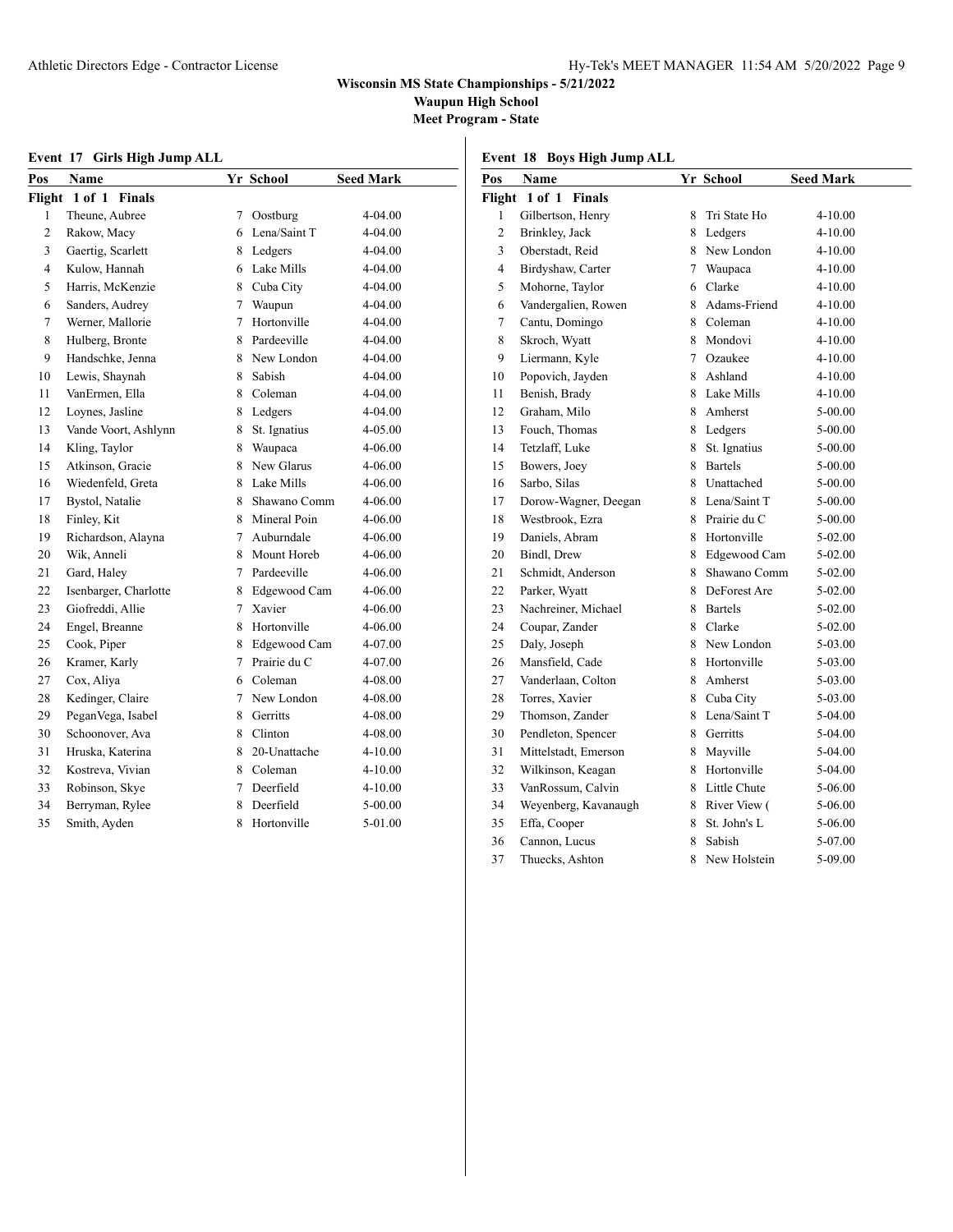**Waupun High School**

**Meet Program - State**

#### **Event 19 Girls Pole Vault ALL**

| Pos    | <b>Name</b>         |   | Yr School    | <b>Seed Mark</b> |
|--------|---------------------|---|--------------|------------------|
| Flight | 1 of 1 Finals       |   |              |                  |
| 1      | Justmann, Alex      | 7 | Dodgeland    | $6 - 00.00$      |
| 2      | Ludwig, Suzanne     | 8 | Phillips     | $6 - 00.00$      |
| 3      | Schneider, Mayven   | 7 | St Mary's (M | $6 - 00.00$      |
| 4      | Baumann, Bristal    | 6 | St Mary's (M | $6 - 00.00$      |
| 6      | Hafenstein, Kendall | 7 | Dodgeland    | 6-06.00          |
| 7      | Bingen, Alexis      | 8 | Dodgeland    | 6-06.00          |
| 8      | Scheuerman, Hadley  | 8 | Crivitz      | 6-06.00          |
| 9      | Pronschinske, Kate  |   | Tri State Ho | 6-06.00          |
| 10     | Hasenohrl, Gracie   |   | Auburndale   | 7-00.00          |
| 11     | Truckey, Kendal     | 7 | Coleman      | 7-06.00          |
| 12     | Schmidt, Inez       | 8 | Blue Hills S | 7-06.00          |
| 13     | Gago, Mya           | 8 | Flambeau     | 8-00.00          |
| 14     | Reinwald, NikkiMae  |   | Dodgeland    | 8-00.00          |
| 15     | Betka, Kylah        | 8 | Crivitz      | 8-00.00          |

## **Event 20 Boys Pole Vault ALL**

| Pos | <b>Name</b>          |   | <b>Yr School</b> | <b>Seed Mark</b> |
|-----|----------------------|---|------------------|------------------|
|     | Flight 1 of 1 Finals |   |                  |                  |
| 1   | Shaw, Braiden        | 7 | Stratford        | NH               |
| 2   | Parker, Boomsma      | 6 | Lena/Saint T     | 5-06.00          |
| 3   | Brayden, Graef       | 6 | Lena/Saint T     | $6 - 00.00$      |
| 4   | Gamboeck, Ashtin     | 7 | Dodgeland        | $6 - 06.00$      |
| 5   | Hoenisch, Luke       | 8 | St Mary's (M     | $6 - 06.00$      |
| 6   | Brunning, Josyah     | 8 | Prairie du C     | $6 - 06.00$      |
| 7   | Tylinski, Fred       | 7 | St Mary's (M     | 7-00.00          |
| 8   | Annis, Brady         | 7 | St Mary's (M     | 7-00.00          |
| 9   | Pitzer, Asher        | 8 | Prairie du C     | 7-06.00          |
| 10  | Zemke, Trey          | 8 | Winneconne       | 8-00.00          |
| 11  | Rhode, Michael       | 7 | Coleman          | 8-00.00          |
| 12  | Virnig, Ben          | 8 | Phillips         | 10-03.00         |

### **Event 21 Girls Long Jump ALL**

| Pos            | <b>Name</b>                 |   | Yr School      | <b>Seed Mark</b> |  |
|----------------|-----------------------------|---|----------------|------------------|--|
| Flight         | $1$ of $1$<br><b>Finals</b> |   |                |                  |  |
| 1              | Janssen, Halle              | 7 | St. Mary (Ne   | 13-02.00         |  |
| 2              | Meyers, Avena               | 7 | Mount Horeb    | 13-03.00         |  |
| $\overline{3}$ | Wos, Ellyson                | 8 | Unattached     | 13-03.00         |  |
| $\overline{4}$ | Marx, Camdyn                | 8 | Gerritts       | 13-04.50         |  |
| 5              | Heitpas, Bryce              | 7 | Xavier         | 13-04.75         |  |
| 6              | Berrens, Brooklyn           | 8 | Iola-Scandin   | 13-05.00         |  |
| 7              | Hafenstein, Kendall         | 7 | Dodgeland      | 13-05.00         |  |
| 8              | Cook, Kira                  | 8 | Blue Hills S   | 13-05.00         |  |
| 9              | Cook, Kaelyn                | 8 | Lena/Saint T   | 13-06.75         |  |
| 10             | Hebert, Jasmine             | 7 | Auburndale     | 13-08.00         |  |
| 11             | Ingwell, Ava                | 7 | Mineral Poin   | 13-08.00         |  |
| 12             | Hucke, Alyssa               | 8 | Johnson Cree   | 13-08.50         |  |
| 13             | Hulberg, Bronte             |   | 8 Pardeeville  | 13-09.00         |  |
| 14             | Houtakker, Lilly            | 7 | Mineral Poin   | 13-09.00         |  |
| 15             | Elmhorst, Abby              | 8 | Manawa         | 13-10.00         |  |
| 16             | Vande Voort, Ashlynn        | 8 | St. Ignatius   | 13-10.50         |  |
| 17             | Martens, Molly              | 8 | Waupaca        | 13-11.00         |  |
| 18             | Chavez Aayla, Catherin      | 7 | Cuba City      | 13-11.00         |  |
| 19             | Kuehn, Ruby                 | 7 | St. Mary (Ne   | 14-01.50         |  |
| 20             | Thompson, Jill              | 7 | Cambridge      | 14-02.50         |  |
| 21             | Atkinson, Gracie            | 8 | New Glarus     | 14-03.00         |  |
| 22             | Schnell, Cierra             | 8 | <b>Bonduel</b> | 14-04.00         |  |
| 23             | Villarreal, Janell          | 8 | Randolph       | 14-04.50         |  |
| 24             | VanderGalien, Lindsay       | 8 | Randolph       | 14-06.00         |  |
| 25             | Sherden, Brianna            | 7 | Stratford      | 14-08.25         |  |
| 26             | Hockerman, Kayden           | 8 | Westfield/Mo   | 14-11.00         |  |
| 27             | Ritchie, Brooklyn           | 7 | Fennimore      | 15-01.00         |  |
| 28             | Gago, Marika                | 8 | Flambeau       | 15-04.50         |  |
| 29             | Borchardt, Michielah        | 8 | Mayville       | 16-01.25         |  |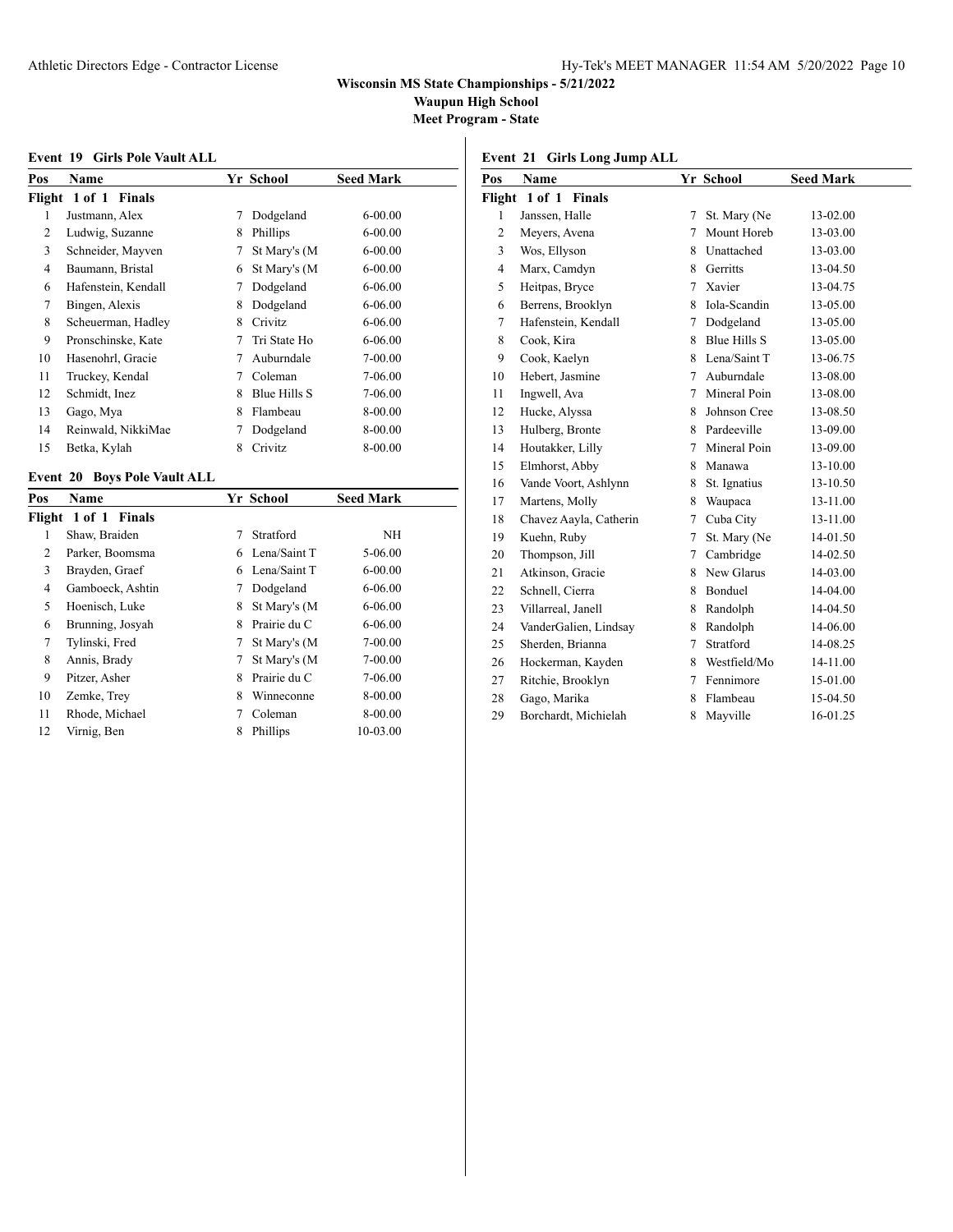**Waupun High School**

**Meet Program - State**

### **Event 22 Boys Long Jump ALL**

| Pos            | <b>Name</b>          |    | Yr School    | <b>Seed Mark</b> |
|----------------|----------------------|----|--------------|------------------|
|                | Flight 1 of 1 Finals |    |              |                  |
| 1              | Heise, Nolan         | 8  | Manawa       | 15-08.00         |
| 2              | Bowen, Aiden         | 7  | Iola-Scandin | 15-08.50         |
| 3              | Dye-Hamilton, Isaiah | 8. | Clinton      | 15-09.25         |
| $\overline{4}$ | Ukwuorji, Gideon     | 8  | Home School  | 15-10.00         |
| 5              | Rieder, Kyler        | 8  | Ripon        | 15-10.25         |
| 6              | Julian, Harrison     | 8  | Ripon        | 15-10.50         |
| 7              | Frischmann, Kyle     | 8  | Mount Horeb  | 15-10.50         |
| 8              | Kazda, Ayden         | 8  | Amherst      | 15-11.00         |
| 9              | Patz, Dawson         | 8  | Coleman      | 16-00.00         |
| 10             | Seffrood, Ethan      | 8. | New Glarus   | 16-01.00         |
| 11             | Schmidt, Anderson    | 8  | Shawano Comm | 16-01.50         |
| 12             | Tetzlaff, Luke       | 8  | St. Ignatius | 16-03.00         |
| 13             | Neuens, Lucas        | 7  | Lourdes Acad | 16-05.75         |
| 14             | Tande-Habich, Kamden | 7  | Lake Mills   | 16-06.00         |
| 15             | Dane, Xander         | 8. | Pacelli      | 16-06.50         |
| 16             | Shepherd, Riley      | 8  | Cuba City    | 16-07.00         |
| 17             | Schlaefer, JT        | 8  | Assumption   | 16-07.50         |
| 18             | Verhagen, Trevor     | 7  | St. John's L | 16-07.75         |
| 19             | Towne, Jack          | 8  | Unattached   | 16-08.00         |
| 20             | Bauer, Evan          | 8  | Mondovi      | 16-08.00         |
| 21             | Bystol, Ayden        | 8  | Shawano Comm | 16-11.00         |
| 22             | Bimmel, Gage         | 8  | Oostburg     | 17-00.00         |
| 23             | Rucinski, Isaak      | 8. | Lourdes Acad | 17-02.00         |
| 24             | Hurda, Mason         | 8. | Mount Horeb  | 17-04.00         |
| 25             | Heimke, Lucas        | 8  | Lena/Saint T | 17-04.50         |
| 26             | Griffin, Ethan       | 8  | Cuba City    | 17-05.00         |
| 27             | Zeller, Jovan        | 8  | Winneconne   | 17-06.50         |
| 28             | Skroch, Wyatt        | 8  | Mondovi      | 17-08.00         |
| 29             | Weyenberg, Kavanaugh | 8  | River View ( | 18-02.00         |
| 30             | Breit, Coltan        | 8  | Stratford    | 18-06.50         |

#### **Event 35 Girls Long Jump 6th GRADE**

| Pos | <b>Name</b>          |   | Yr School      | <b>Seed Mark</b> |
|-----|----------------------|---|----------------|------------------|
|     | Flight 1 of 1 Finals |   |                |                  |
| 1   | Trinkner, Paxtyn     | 6 | St. Mary (Ne   | 12-02.50         |
| 2   | Schmidt, Morgan      | 6 | Stratford      | 12-02.50         |
| 3   | Mongin, Addison      | 6 | Coleman        | 12-03.00         |
| 4   | Rinehart, Shelby     | 6 | Central Wisc   | 12-03.00         |
| 5   | Kosir, Millie        | 6 | Coleman        | 12-05.00         |
| 6   | Davel, Ellie         | 6 | St. Mary (Ne   | 12-05.50         |
| 7   | Gelo, Aspen          | 6 | Prairie du C   | 13-00.00         |
| 8   | Doehla, Brynn        | 6 | Edgewood Cam   | 13-04.00         |
| 9   | Westrich, Peyton     | 6 | <b>Bonduel</b> | 13-08.50         |
| 10  | Zerwer, Mirabelle    | 6 | Edgewood Cam   | 13-09.00         |
|     |                      |   |                |                  |

**Event 36 Boys Long Jump 6th GRADE**

| Pos | Name                 |   | Yr School    | <b>Seed Mark</b> |
|-----|----------------------|---|--------------|------------------|
|     | Flight 1 of 1 Finals |   |              |                  |
| 1   | Siniscalchi, Will    | 6 | Edgewood Cam | 13-11.00         |
| 2   | Huelsbeck, Brenden   | 6 | St. Mary (Ne | 14-00.50         |
| 3   | Schaffer, Collin     | 6 | Westside Chr | 14-02.50         |
| 4   | VanSchyndel, George  | 6 | Seymour      | 14-02.50         |
| 5   | Bartlett, Cole       | 6 | Waupun       | 14-03.00         |
| 6   | Clark, Will          | 6 | St. Ignatius | 14-03.00         |
| 7   | Felts, Owen          | 6 | Manawa       | 14-04.50         |
| 8   | Edwards. Josh        | 6 | Phillips     | 14-05.00         |
| 9   | Chesebro, Drake      | 6 | Prairie du C | 14-07.00         |
| 10  | Biba, Grant          | 6 | Fennimore    | 16-00.00         |

#### **Event 23 Girls Triple Jump ALL**

| Pos            | <b>Name</b>             |   | Yr School    | <b>Seed Mark</b> |
|----------------|-------------------------|---|--------------|------------------|
|                | Flight 1 of 1 Finals    |   |              |                  |
| 1              | Schoenick, Callie       | 7 | Assumption   | 26-03.00         |
| $\overline{c}$ | Rekowski, Hannah        | 8 | Amherst      | 26-04.00         |
| 3              | Jaglinski, Jordyn       | 8 | Assumption   | 26-05.00         |
| $\overline{4}$ | Mongin, Addison         | 6 | Coleman      | 26-06.50         |
| 5              | Ten Napel, Abbie        | 7 | Central Wisc | 26-07.25         |
| 6              | Gabay, Addie            | 7 | Phillips     | 26-08.00         |
| 7              | Nadboralski, Lauren     | 7 | Johnson Cree | 26-08.50         |
| 8              | Sixel, Greta            | 7 | Johnson Cree | 27-00.50         |
| 9              | Schneider, Elle         | 8 | Prairie du C | 27-03.00         |
| 10             | VanErmen, Ella          | 8 | Coleman      | 27-03.00         |
| 11             | Tratz, Ella             | 8 | Wild Rose    | 27-06.00         |
| 12             | Bystol, Natalie         | 8 | Shawano Comm | 27-06.50         |
| 13             | Sersch, Kaylee          | 7 | Dodgeland    | 27-07.00         |
| 14             | Ziemer, Zoe             | 7 | Manawa       | 27-07.00         |
| 15             | Schreiber, Elise        | 7 | St. John's L | 27-08.00         |
| 16             | Cragun, Calli           | 7 | Seymour      | 27-08.75         |
| 17             | Simon, Lexi             | 8 | Xavier       | 27-09.00         |
| 18             | Kolka, Anika            | 8 | St Mary's (M | 28-01.50         |
| 19             | Zielke, Olivia          | 7 | Manawa       | 28-04.00         |
| 20             | Nelson, Macey           | 8 | Shawano Comm | 28-04.50         |
| 21             | Hackl, Grace            | 8 | Xavier       | 28-05.00         |
| 22             | Hafner, Hailey          | 7 | St. John's L | 28-09.00         |
| 23             | Martens, Molly          | 8 | Waupaca      | 29-00.00         |
| 24             | Cox, Aliya              | 6 | Coleman      | 29-03.00         |
| 25             | Peschel, Claire         | 7 | Westfield/Mo | 29-06.75         |
| 26             | Franzmann-Simmert, Ruah | 7 | Tri State Ho | 29-08.50         |
| 27             | Kostreva, Vivian        | 8 | Coleman      | 29-11.00         |
| 28             | Brooks, Reese           | 8 | Ripon        | 30-10.50         |
| 29             | Reinwald, NikkiMae      | 7 | Dodgeland    | 32-00.00         |
| 30             | Nelson-Hahn, Rhiannon   | 8 | Fennimore    | 32-07.00         |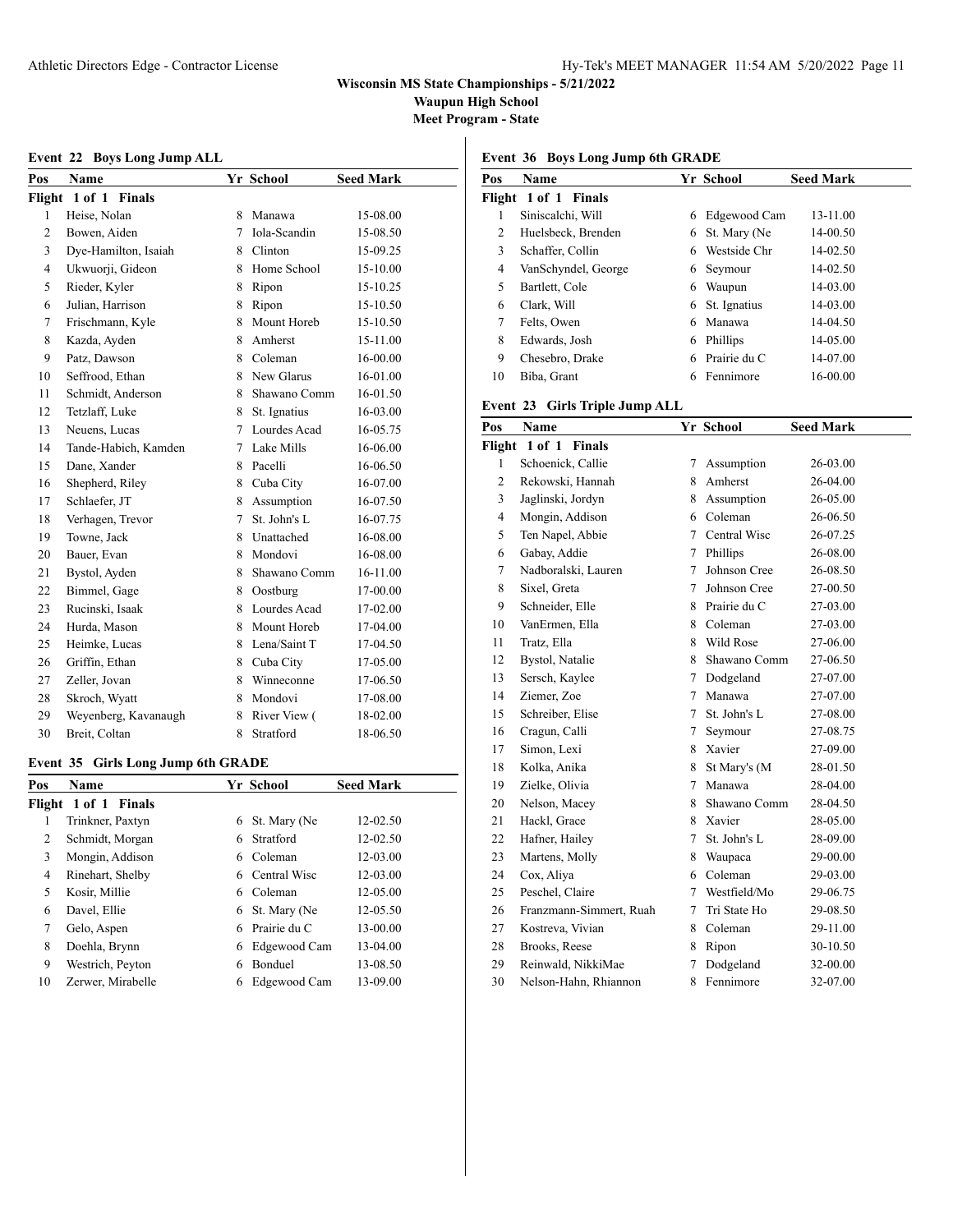**Waupun High School**

**Meet Program - State**

### **Event 24 Boys Triple Jump ALL**

| Pos    | Name                 |    | Yr School    | <b>Seed Mark</b> |
|--------|----------------------|----|--------------|------------------|
| Flight | 1 of 1 Finals        |    |              |                  |
| 1      | Vanden Heuvel, Aaron | 7  | Xavier       | 30-04.25         |
| 2      | Shelliam, Kadin      | 8  | Cuba City    | 30-05.00         |
| 3      | Kramer, Samuel       | 8  | Prairie du C | 30-10.00         |
| 4      | Lange, James         | 8  | Shawano Comm | 31-05.00         |
| 5      | Bowen, Aiden         | 7  | Iola-Scandin | 31-05.00         |
| 6      | Held, Bradon         | 8  | Honor        | 31-05.75         |
| 7      | Marx, Westin         | 8  | Prairie du C | 32-00.00         |
| 8      | Daughrety, Clayton   | 8  | Cuba City    | 32-01.00         |
| 9      | Oberstadt, Reid      | 8  | New London   | 32-03.00         |
| 10     | Buttke, Jackson      | 7  | Lourdes Acad | 32-05.00         |
| 11     | Graham, Milo         | 8  | Amherst      | 32-07.00         |
| 12     | Podeszwa, Elliot     | 8  | Amherst      | 32-09.75         |
| 13     | Schmidt, Anderson    | 8  | Shawano Comm | 32-10.00         |
| 14     | Daniels, Abram       | 8  | Hortonville  | 33-08.00         |
| 15     | Grube, Jaxon         | 7  | Auburndale   | 33-09.00         |
| 16     | Geck, Henry          | 8  | Lourdes Acad | 33-10.00         |
| 17     | Quigley, Ryan        | 7  | Winneconne   | 33-10.00         |
| 18     | Rice, Jensen         | 8. | Iola-Scandin | 33-10.75         |
| 19     | VanRossum, Calvin    | 8  | Little Chute | 34-01.00         |
| 20     | Wilkinson, Keagan    | 8  | Hortonville  | 34-01.50         |
| 21     | Verhagen, Trevor     | 7  | St. John's L | 34-06.00         |
| 22     | Kreft, Connor        | 7  | Stratford    | 34-07.25         |
| 23     | Buck, John           | 8  | Stratford    | 34-10.25         |
| 24     | DeLeasky, Ayron      | 8  | Phillips     | 35-05.50         |
| 25     | Bystol, Ayden        | 8  | Shawano Comm | 35-06.75         |
| 26     | Peters, Kolton       | 7  | Coleman      | 35-08.00         |
| 27     | Bowen, Wyatt         | 8  | Wild Rose    | 35-11.00         |
| 28     | Ludescher, Chanse    | 8  | Flambeau     | 35-11.50         |
| 29     | Effa, Cooper         | 8  | St. John's L | 36-10.75         |

### **Event 25 Girls Discus Throw ALL**

| Pos | Name                 |   | Yr School    | <b>Seed Mark</b> |
|-----|----------------------|---|--------------|------------------|
|     | Flight 1 of 2 Finals |   |              |                  |
| 1   | McGowan, Kacie       | 8 | Hortonville  | 68-07            |
| 2   | Martin, Hailey       | 7 | St Mary's (M | 68-09            |
| 3   | Pahl, Madison        | 7 | River View ( | 69-02            |
| 4   | Borchert, Misty      | 7 | River View ( | 69-08            |
| 5   | Mueller, Hailey      | 7 | Dodgeland    | 69-08.50         |
| 6   | Wennesberg, Sophia   | 7 | Waupaca      | 70-00            |
| 7   | VanElzen, Alexis     | 6 | St. Ignatius | 70-01            |
| 8   | Jueds, Braelyn       | 6 | Iola-Scandin | 70-06            |
| 9   | Justmann, Isabelle   | 8 | Dodgeland    | 71-07            |
| 10  | Downey, Olivia       | 8 | Dodgeland    | 71-11            |
| 11  | Hahn, Marissa        | 7 | St. Mary (Ne | $72-03$          |
| 12  | Myers, Audrey        | 8 | Gerritts     | $72-03$          |
| 13  | Severson, Emma       | 6 | Fox Valley C | 72-08.50         |
| 14  | Butzin, Natalie      | 7 | Wild Rose    | $73-10$          |
| 15  | Virlee, Ameila       | 7 | St. Mary (Ne | 74-00            |
|     |                      |   |              |                  |

|  | Flight 2 of 2 Finals |  |
|--|----------------------|--|
|  |                      |  |

| 1  | Behnke, Theresa    | 7 | Gerritts     | 76-04.50  |
|----|--------------------|---|--------------|-----------|
| 2  | Koch, Katelyn      | 8 | Hortonville  | 77-09     |
| 3  | Welp, Lainey       | 8 | Cuba City    | $77-10$   |
| 4  | Cackowski, America | 8 | Little Chute | 78-09     |
| 5  | Cichy, Lily        | 8 | Waupaca      | 78-10     |
| 6  | Merlino, Emily     |   | Bessie Allen | 79-02     |
| 7  | Keskimaki, Brooke  | 8 | Honor        | 81-02     |
| 8  | Budahn, Layla      | 8 | Mayville     | $81 - 10$ |
| 9  | Wolfgram, Lexi     | 8 | Unattached   | 83-03     |
| 10 | Timm, Jensen       | 7 | Manawa       | 85-01     |
| 11 | Heisner, Emily     | 7 | Mineral Poin | 85-04     |
| 12 | VanOrnum, Abbey    | 8 | Hortonville  | 86-09     |
| 13 | Roehl, Reese       | 8 | Flambeau     | 99-06.25  |
| 14 | Smith, Ayden       | 8 | Hortonville  | 104-09    |
| 15 | Weyenberg, Sydney  | 8 | Gerritts     | 107-08    |

### **Event 26 Boys Discus Throw ALL**

| Pos                     | Name                 |    | Yr School           | <b>Seed Mark</b> |  |  |
|-------------------------|----------------------|----|---------------------|------------------|--|--|
| 1 of 2 Finals<br>Flight |                      |    |                     |                  |  |  |
| 1                       | Dahlke, Gavin        | 8  | Hortonville         | ND               |  |  |
| $\overline{c}$          | Berzowski, Alex      | 8  | St. Mary (Ne        | 97-08            |  |  |
| 3                       | Bauer, Brady         | 7  | Lourdes Acad        | 97-09            |  |  |
| $\overline{4}$          | Zeamer, John         | 8  | Waupaca             | 98-03            |  |  |
| 5                       | Pavloski, Garrett    | 7  | Assumption          | 99-10            |  |  |
| 6                       | Johansen, Bodie      |    | 8 Pardeeville       | 100-00           |  |  |
| 7                       | Taylor, Oliver       | 8  | Flambeau            | 100-04           |  |  |
| 8                       | Longley, Beckett     | 8  | Ledgers             | 101-03           |  |  |
| 9                       | Carpenter, Colton    | 8  | Mayville            | 101-04.50        |  |  |
| 10                      | Sternberg, Blake     | 8  | St Mary's (M        | 101-08           |  |  |
| 11                      | Seffrood, Ethan      | 8  | New Glarus          | 103-09           |  |  |
| 12                      | Rehm, Sam            | 7  | Lourdes Acad        | 105-03           |  |  |
| 13                      | Hinn, Tyler          |    | 8 Gerritts          | 108-05           |  |  |
| 14                      | Faccio, Noah         | 8  | St. John's L        | 108-10           |  |  |
| 15                      | Schmidt, Brock       | 7  | New London          | 110-02           |  |  |
|                         | Flight 2 of 2 Finals |    |                     |                  |  |  |
| 1                       | Dorn, Noah           | 8  | Gerritts            | 111-00           |  |  |
| $\mathfrak{2}$          | Schmidt, Eli         | 8  | Sabish              | 111-00           |  |  |
| 3                       | Terpstra, Michael    | 8  | Cuba City           | 111-07           |  |  |
| $\overline{4}$          | Thiel, James         | 8  | St. John's L        | 112-08           |  |  |
| 5                       | Loken, Korz          | 7  | Iola-Scandin        | 114-00           |  |  |
| 6                       | Jacker, Benacee      | 8. | Little Chute        | 118-05           |  |  |
| 7                       | Miller, Zach         | 8  | Mondovi             | 118-06           |  |  |
| 8                       | Krueger, Preston     |    | 7 New London        | 118-11           |  |  |
| 9                       | Samolinski, Hudson   | 8  | Winneconne          | 120-08           |  |  |
| 10                      | Grasse, Paul         | 8  | Hortonville         | 121-00           |  |  |
| 11                      | Skaar, Alexander     | 8  | <b>Bessie Allen</b> | 122-07           |  |  |
| 12                      | Lentz, Jack          |    | 7 Ozaukee           | 123-10.50        |  |  |
| 13                      | Paul, Ben            | 8  | Randolph            | 128-04           |  |  |
| 14                      | Westrich, Ryan       | 8  | <b>Bonduel</b>      | 148-05.50        |  |  |
| 15                      | Graffin, Wyatt       | 8  | Unattached          | 156-02           |  |  |